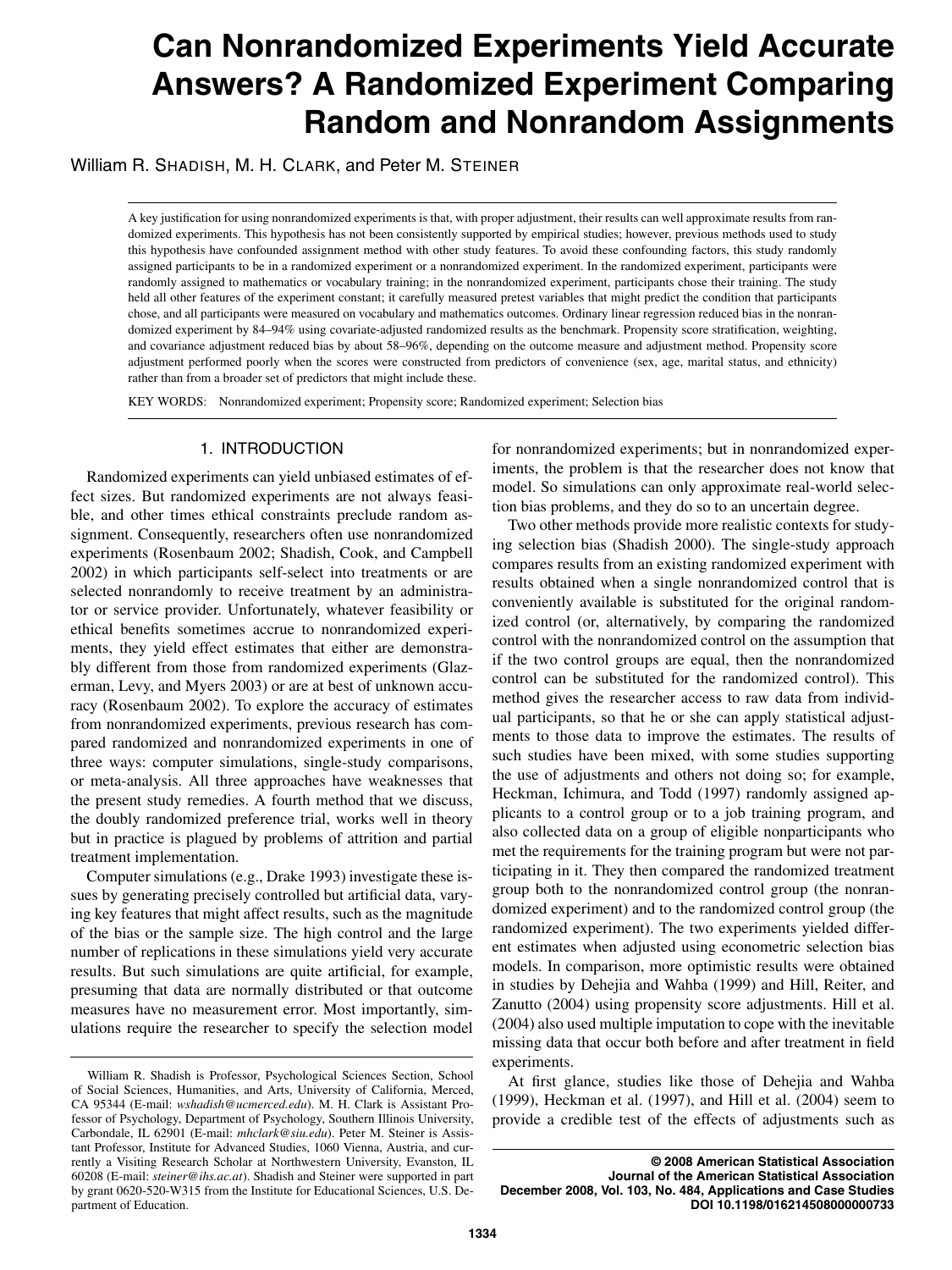propensity score analysis or selection bias modeling. However, these studies all share a key weakness that renders their results unclear—they confound assignment method with other study features. These confounds are problematic. Adjustments such as propensity score analysis are attempting to estimate what the effect would have been had the participants in a nonrandomized experiment instead been randomly assigned to the same conditions using the same measures at the same time and place. The latter counterfactual cannot be observed directly. As has been argued in causal inference in general (Rubin 1974; Holland 1986), the best approximation to this true counterfactual may be a group of participants whose assignment method (random or nonrandom) was itself randomly assigned to them, with all other features of the experiment held equal. This was not done by Dehejia and Wahba (1999), Heckman et al. (1997), or Hill et al. (2004), or in any other such studies. Rather, assignment mechanism (random or nonrandom) was varied nonrandomly in those studies and always was confounded with other differences between the random and nonrandom control groups. For example, compared with the randomized control group, the nonrandomized control group often was assessed at different sites or times, by different researchers, with different versions of the measure; and the groups may have had different rates of treatment crossover and missing outcome data. Even if these confounding factors were known, it would be impossible to adjust for some of them, because the single-study approach relies on just one instance of a randomized control and a nonrandomized control, so there is no variability in study-level confounding factors. Consequently, if research that uses the single-study approach finds that a selection bias adjustment to the nonrandomized experiment does (or does not) yield the same results as the randomized experiment, then we cannot know whether this is due to the adjustment method or to variability caused by these other confounding factors.

Meta-analysis offers a partial remedy to the problem of confounding factors by comparing many randomized and nonrandomized experiments on the same question to see whether they yield the same average effect size. Lipsey and Wilson (1993) used the simplest form of this approach, summarizing results from dozens of meta-analyses comparing randomized and nonrandomized experiments. The average over these comparisons was 0—nonrandomized experiments yielded the same effect size as randomized experiments on average—although in any given meta-analysis, the difference usually was not 0. But the validity of this overall average relies on the assumption that any variables that are confounded with assignment method are distributed randomly over meta-analyses. Data suggest that this is unlikely to be the case (e.g., Heinsman and Shadish 1996). In an attempt to lessen reliance on this assumption, other metaanalyses have coded such confounding factors and included them as covariates to get an adjusted difference between randomized and nonrandomized experiments (e.g., Heinsman and Shadish 1996; Shadish and Ragsdale 1996; Glazerman et al. 2003). These meta-analyses have yielded mixed results, with some concluding that the adjusted difference is near 0 (Heinsman and Shadish 1996) and others concluding that it is not (Glazerman et al. 2003).

Fundamentally, however, the meta-analytic approach suffers from the same flaw as the single-study approach, which is not surprising because it is based on those single studies. Variables confounded with assignment mechanism are still unknown, and so the researcher cannot be sure that all relevant confounding covariates have been identified, measured well, and modeled properly. Moreover, the meta-analytic approach also cannot access primary raw data from each experiment, so it cannot test whether such adjustments as selection bias modeling or propensity score analysis improve estimates from nonrandomized experiments.

To address some of the problems with these methods, the present study explores the differences between randomized and nonrandomized experiments using a laboratory analog that randomly assigns participants to be in either randomized or nonrandomized experiments that otherwise are equal in all respects. This equating of experimental methods on conditions other than assignment method remedies the key weakness of both the single-study approach and the meta-analytic approach in which other variables can be systematically confounded with estimates of the effects of assignment method. The method also remedies the additional problem of the meta-analytic approach by producing data on individual participants, allowing the use of adjustments to reduce bias that are not available to the metaanalytic approach. Finally, the method examines naturally occurring selection biases in which the selection process is unknown, a more realistic test than in computer simulations.

The approach in the present study is related to a fourth method—the doubly randomized preference trial (DRPT) (Rücker 1989; Wennberg, Barry, Fowler, and Mulley 1993; Janevic et al. 2003; Long, Little, and Lin 2008)—although it differs in some important ways. First, some of the DRPT literature makes only hypothetical proposals about the possibility of implementing DRPTs (e.g., Wennberg et al. 1993) or is devoted only to developing a statistical model for assessing effects in DRPTs rather than to gathering experimental data with a DRPT (e.g., Rücker 1989). This is nontrivial, because the practical problems involved in executing DRPTs are formidable and, as we argue later, usually impede the ability of DRPTs to obtain a good test of the effects of adjustments, such as propensity score analysis. Second, none of the DRPT studies conducted to date has used the design to assess whether adjustments to observational studies like propensity score analysis can replicate results that would have been obtained had participants been randomized.

Third, and perhaps most importantly, because our method uses a brief laboratory analog treatment, it avoids problems of partial treatment implementation and of missing outcome data that occurred in the few past DRPTs that actually tried to gather data. This is crucial, because adjustments like propensity score analysis answer questions only about what would have happened to the participants in the nonrandomized experiment had they been randomly assigned to conditions. They do not adjust for partially implemented treatments or for missing outcome data, but any DRPT conducted in a field setting is almost certain to encounter both of these problems. For example, nearly twothirds of those initially assigned to the conditions of Janevic et al. (2003) refused to accept their random assignment to the randomized or choice arms of the study, and all of them had missing outcome data. Although the differential rate of refusal (3%) to conditions was minimal (62% refusal to the choice arm vs. 65% to the randomization arm), an additional 4% withdrew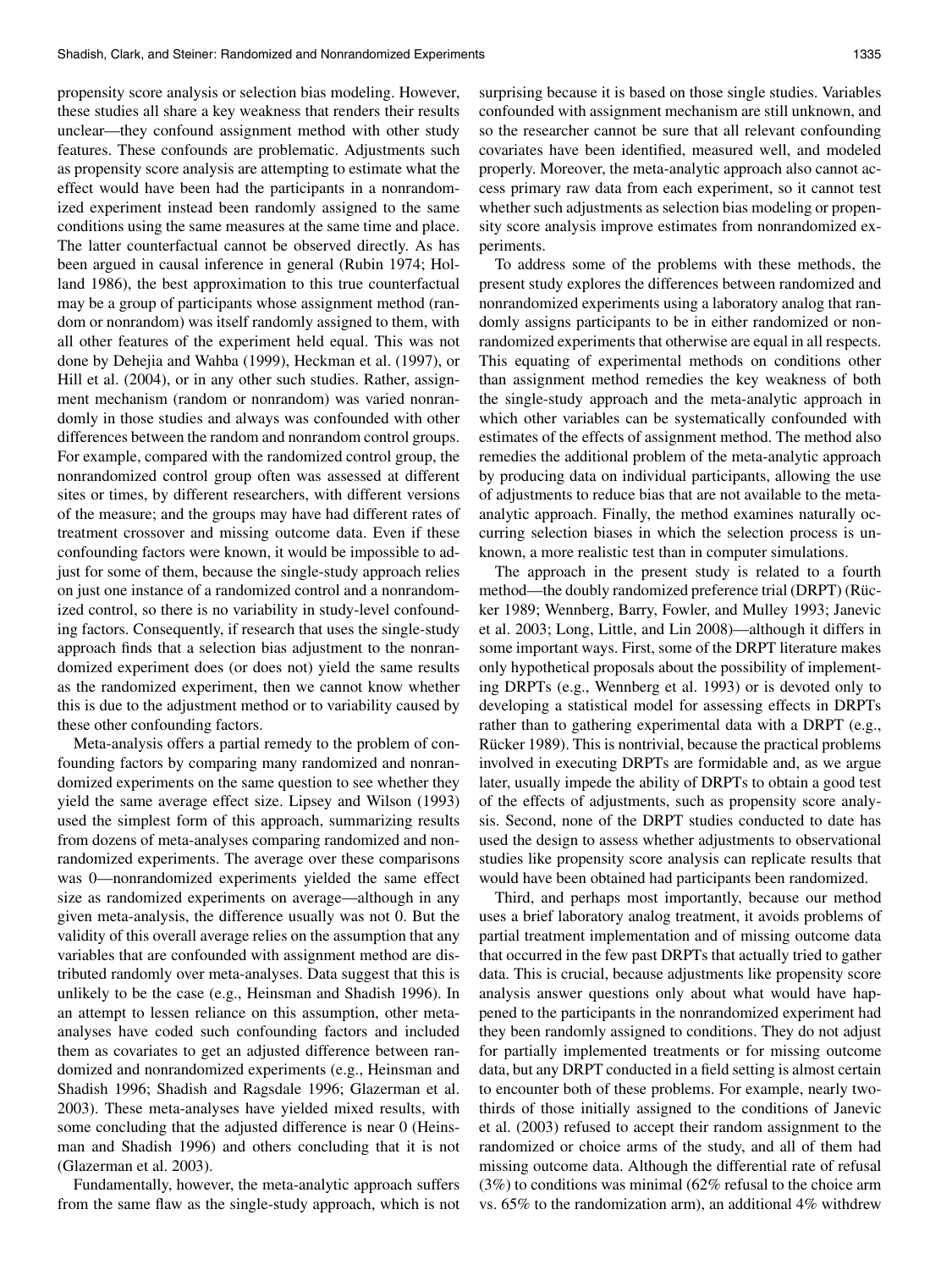from the choice arm after the pretest, making the differential missing outcome data 65%−58% = 7%. Moreover, such biases might be differential in substantive nature across conditions if those willing to accept no choice of condition (i.e., random assignment) are different from those who are willing to participate only if they can choose their conditions.

Janevic et al. (2003) also reported large and significant differences in treatment implementation rates between the randomization and choice arms of the study. The reanalysis of these data by Long et al. (2008) used an intent-to-treat analysis to estimate causal effects in the presence of such problems, but that analysis cannot be done without additional assumptions beyond an adjustment for assignment method. Thus the resulting comparison of the adjusted results from the randomized and nonrandomized experiments of Janevic et al. (2003) is a joint test of the effects of adjusting for assignment method, missing outcomes, and partial treatment implementation. Our method substantially avoids these two problems and thus allows testing of the effects of adjustments for assignment method that are less encumbered by extraneous concerns.

Our method has its own problems, however. What may be gained in purity of the adjustment for assignment method using the present method may be lost in questions about generalization from the laboratory to the field, about the substantive importance of the brief intervention, and about other issues that we describe in more detail in Section 4. In addition, our method represents only one kind of observational study, a prospective nonrandomized experiment in which participants agree to be recruited and to be randomized to randomization or choice conditions. Those who agree to be recruited to such an experiment may differ from those who self-select into a program of their own accord, as might be more common in retrospective observational studies. Thus the present method is just one alternative with its own strengths and weaknesses compared with past methods.

Nonetheless, the unique contribution of the present study is the novel methodology for testing the accuracy of proposed statistical solutions to a critically important problem in statistical practice. Although at first glance there may be little motivation for interest in a brief laboratory analog treatment, this format is a key virtue, because it allows estimation of the effects of adjustments for nonrandom assignment unconfounded with assumptions about missing outcome data, partial treatment implementation, or other differences between the randomized and nonrandomized experiments. Although one might imagine a field experiment with similar virtues, such as a very brief medical intervention that is fully implemented with an outcome that is a matter of public record and in which participants readily agree to be randomly assigned to whether or not they get a choice of treatment, such a field experiment has yet to occur, and its practical logistics would be formidable.

The rest of this article is organized as follows. Section 2 describes the method and its implementation. Section 3 presents the results, with particular focus on propensity score adjustments. Section 4 discusses the promise and the limitations of this study and suggests ways of extending this methodology to explore its generalizability.

## 2. METHODS

The study began with baseline tests that were later used to predict treatment selection (Fig. 1). Then participants were randomly assigned to be in a randomized experiment or a nonrandomized experiment. Those assigned to the randomized experiment were randomly assigned to mathematics or vocabulary training. Those who were assigned to the nonrandomized experiment chose which training they wanted and then attended the same training sessions as those who were randomly assigned. After training, all participants were assessed on both mathematics and vocabulary outcomes. This design ensured that all participants were treated identically in all respects except assignment method.

#### 2.1 Participants

Volunteer undergraduate students from introductory psychology classes at a large mid-southern public university were assigned randomly to be in a randomized  $(n = 235)$  or a nonrandomized  $(n = 210)$  experiment, using month of birth for practical reasons. These sample sizes were not large, a limitation if propensity scores are most effective with large samples. But such sample sizes are common in applications of propensity scores in field experimentation. Students received experimental credit that was either required or allowed for their classes, and they chose to participate in this experiment from among several available experiments. Of the 450 students who signed up for the experiment, 445 completed the pretests, intervention, and posttests. The remaining five participants dropped out after being assigned to conditions but during the transition from pretest administration to training. Of these, three were randomly assigned to the randomized experiment (two then randomly assigned to mathematics and one to vocabulary), and two were randomly assigned to the nonrandomized experiment (one chose vocabulary, and one did not complete the choice form). These five students were dropped from analyses because their missing outcomes were only 1.1% of the data and because their distribution was even over assignment to random versus nonrandom experiments. These five were the only participants lost to treatment or outcome measurement.



Figure 1. Overall design of the study.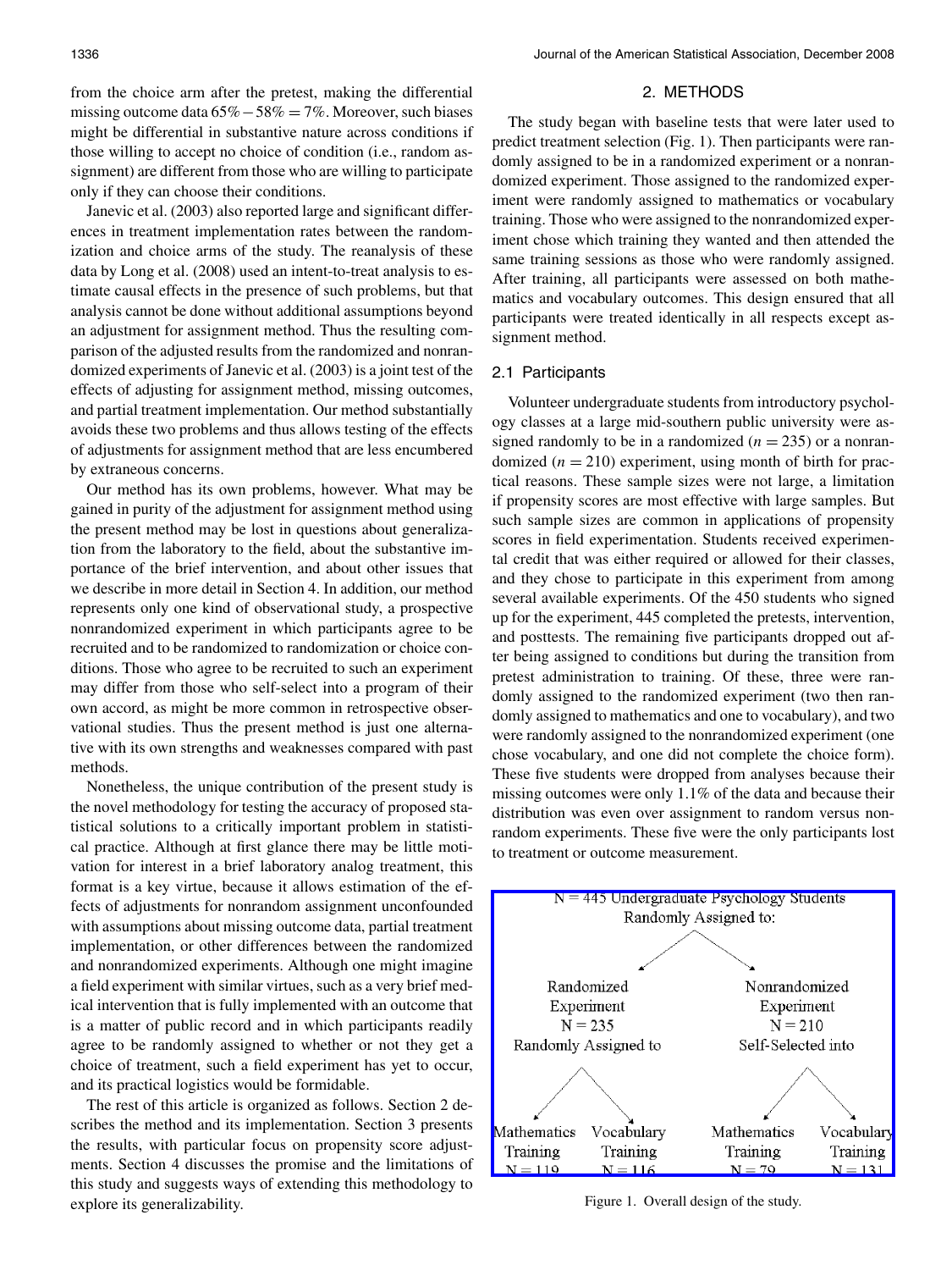## 2.2 Pretests

Written instructions and computer scored answer sheets were used for all of the following pretests:

- Demographics Questionnaire I, prepared by us, gathered data about participant age, education, marital status, major area of study, ACT and SAT scores, and grade point average (GPA) for college and high school.
- The Vocabulary Test II (Educational Testing Services 1962) measured vocabulary skills to predict selection into mathematics or vocabulary training.
- The Arithmetic Aptitude Test (Educational Testing Services 1993), administered with scratch paper, measured mathematics skills to predict selection into conditions.
- Demographics Questionnaire II, prepared by us based on an interview with a full-time staff member of the student educational advising center, assessed previous scholastic experiences in mathematics and vocabulary to predict selection into condition.
- The International Personality Item Pool test (Goldberg) 1997) assessed five major domains of personality: extroversion, emotional stability, agreeableness, openness to experience, and conscientiousness.
- The Short Mathematics Anxiety Rating Scale (Faust, Ashcraft, and Fleck 1996) assessed stress induced by mathematics to predict selection into mathematics training.
- The Short Beck Depression Inventory (Beck and Beck 1972) assessed depression, given that a previous scale assessing depression in college students (Kleinmuntz 1960) predicted performance.

## 2.3 Treatments

A series of overhead transparencies presented interventions to teach either 50 advanced vocabulary terms or 5 algebraic concepts. The vocabulary transparencies each included a novel term, its phonetic spelling, and a sentence in which the word was used. The mathematics transparencies included five rules for transforming exponential equations and several examples in which those rules were applied to algebraic formulas. We compared two treatment conditions (rather than comparing treatment to no treatment) for two reasons: (a) Doing so created two effect estimates, one for the effects of vocabulary training on vocabulary outcome and one for the effects of mathematics training on mathematics outcome, and (b) a "no treatment" control might attract a disproportionate number of participants to select the least time-consuming session in the nonrandomized experiment. We chose to train participants in mathematics and vocabulary for three reasons. First, various kinds of mathematics and language skills are studied from elementary school through college, are often used in educational testing and are basic skills for many academic and career fields, so they are good analogs to topics sometimes studied in field experiments. Second, through experimental control over the difficulty of the vocabulary terms and algebraic concepts, we could anticipate that most participants would not be familiar with the material before the experiment and, correspondingly, anticipate that the experimental effect size would be meaningfully large. Third, college students differ greatly in their propensity to choose

mathematics training, reflecting a condition ripe for selection bias, thus making it easier to detect differences between randomized and self-selected conditions.

Training sessions were conducted by one of four white males, including three psychology graduate students and one undergraduate psychology major. Trainers were counterbalanced for each trial session and type of training, so that trainers varied what they taught from session to session. Each trainer conducted five or six training sessions in either vocabulary or mathematics. To further standardize testing and treatment conditions across sessions, all training and other instructions were read from a well-rehearsed script.

## 2.4 Posttest

A 50-item posttest contained 30 vocabulary items (15 items presented in training and 15 new items) and 20 mathematics items (10 presented earlier and 10 new), presenting vocabulary first and mathematics second for all participants in all conditions. This posttest was given to all participants regardless of training. We later found that the correct response for two mathematics items was not listed, however, so those items were removed from analyses.

#### 2.5 Procedure

Data collection spanned 22 weeks, with 24 testing sessions having between 7 and 48 people per session. Participants signed up for the experiment between 4 weeks to 1 hour before participating. On arrival, participants completed consent forms and the Demographics Questionnaire I. The consent form included the option to allow researchers to access university records of their high school GPAs, college GPAs, mathematics and English grades, and ACT or SAT college admission scores; 92% of the participants consented. But university records reported ACT scores for only 61.5% of the participants. Having missing data on this variable was not significantly related to the condition to which the participant was later assigned ( $\chi^2 = 1.614$ , *p* = *.*204). We substituted self-reported SAT, ACT, and GPAs for those participants who did not consent or who had missing data in university records, and we converted SAT scores to ACT estimated scores using tables provided by ACT and Educational Testing Services (Dorans, Lyu, Pommerich, and Houston 1997). Although it is possible to estimate missing ACT scores using imputation (e.g., Hill et al. 2004), using self-reported ACT scores is transparent and seemed adequate for present purposes. The remaining pretest materials were then distributed.

Although virtually no outcome data were missing, some data on pretreatment covariates were missing for some participants: 132 (62%) of the quasi-experimental participants had complete predictor data, 37 (18%) had missing data on 1 predictor, and 41 (19%) had missing data on more than 1 predictor. But the overall number of missing observations was quite low (3.11% and 4.2% of all covariate measurements of the randomized and quasi-experiments). Therefore, to maintain the focus on the simple comparison of randomized and nonrandomized evaluations, we filled in missing values using EM-based imputation using the missing-data module of SPSS 14.0. These imputations are biased because they do not include an error component. In subsequent research, we intend to examine the sensitivity of propensity score analyses to different ways of treating missing data.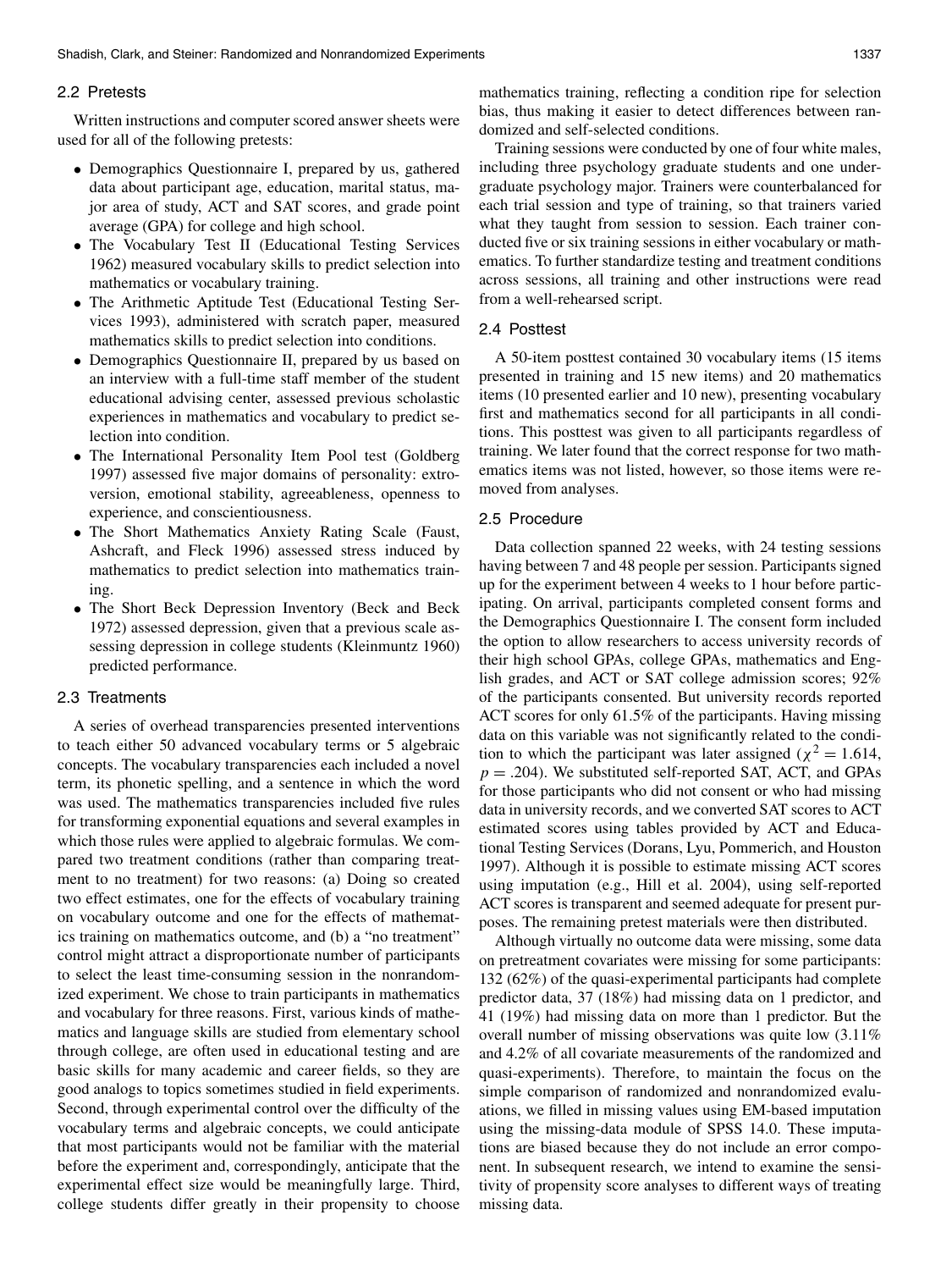At the end of the time allotted for pretests, participants were assigned randomly to be in a randomized ( $n = 235$ ) or a nonrandomized  $(n = 210)$  experiment using randomly chosen months of birth; these randomly chosen birth month assignments were counterbalanced over each training session. Participants born in three randomly chosen months were sent to the vocabulary training condition of the randomized experiment  $(n = 116)$ . Participants born in three other randomly chosen months were sent to the mathematics training condition of the randomized experiment ( $n = 119$ ). As they left for the training sessions, these participants were given packets labeled "R" (for randomized experiment) containing posttest materials. Next, the 210 participants who were randomly assigned to the nonrandomized treatment condition were asked to privately select which training session they would prefer to attend and list the reason for their selections. Of these, 131 (62.4%) chose vocabulary training and 79 (37.6%) chose mathematics training. These participants received packets marked "Q" (for quasi-experiment) containing the same posttest materials given to the participants in the randomized experiment, and they were sent to the same training sessions as those who had been randomly assigned to vocabulary or mathematics training. Each training session

lasted about 15 minutes. Afterward all participants completed both the mathematics and vocabulary posttests, submitted them to the trainer, and received debriefing. The trainer marked each posttest as to whether the participant had received mathematics or vocabulary training.

## 3. RESULTS

#### 3.1 Initial Results

Results from the randomized experiment are the presumed best estimate against which all adjusted and unadjusted nonrandomized results are compared. But randomized experiments still encounter group differences in covariates due to sampling error, so we adjusted the randomized results using all of the available covariates in backward stepwise regression. Eventual bias reductions were similar whether we used the adjusted or unadjusted randomized results as a benchmark, however.

*3.1.1 The Effects of Mathematics Training on Mathematics Outcome.* In the covariance-adjusted randomized experiment, participants who received mathematics training performed 4.01 points (out of 18) better on the mathematics outcome than participants who received vocabulary training (Table 1). In the

|  |  | Table 1. Percent bias reduction in quasi-experimental results by various adjustments |
|--|--|--------------------------------------------------------------------------------------|
|  |  |                                                                                      |

|                                                  | Mean difference  | Absolute bias | Percent bias |       |
|--------------------------------------------------|------------------|---------------|--------------|-------|
|                                                  | (standard error) | $(\Delta)$    | reduction    | $R^2$ |
| Mathematics outcome                              |                  |               |              |       |
| Covariate-adjusted randomized experiment         | $4.01_{(.35)}$   | .00           |              | .58   |
| Unadjusted quasi-experiment                      | $5.01_{(.55)}$   | 1.00          |              | .28   |
| PS stratification                                | $3.72_{(.57)}$   | .29           | 71%          | .37   |
| Plus covariates with strata                      | $4.05_{(.59)}$   | .04           | 96%          |       |
| PS linear ANCOVA                                 | $3.64_{(.46)}$   | .37           | 63%          | .34   |
| Plus covariates                                  | $3.65_{(0.42)}$  | .36           | 64%          | .64   |
| PS nonlinear ANCOVA                              | $3.60_{(.44)}$   | .41           | 59%          | .34   |
| Plus covariates                                  | $3.67_{(.42)}$   | .34           | 66%          | .63   |
| PS weighting                                     | 3.67(0.71)       | .34           | 66%          | .16   |
| Plus covariates                                  | $3.71_{(0.40)}$  | .30           | 70%          | .66   |
| PS stratification with predictors of convenience | 4.84(51)         | .83           | 17%          | .28   |
| Plus covariates                                  | $5.06_{(.51)}$   | 1.05          | $-5\%$ *     | .35   |
| ANCOVA using observed covariates                 | 3.85(44)         | .16           | 84%          | .63   |
| Vocabulary Outcome                               |                  |               |              |       |
| Covariate-adjusted randomized experiment         | $8.25_{(.37)}$   |               |              | .71   |
| Unadjusted quasi-experiment                      | $9.00_{(.51)}$   | .75           |              | .60   |
| PS stratification                                | 8.15(0.60)       | .11           | 86%          | .64   |
| Plus covariates with strata                      | $8.32_{(.49)}$   | .07           | 91%          |       |
| PS linear ANCOVA                                 | $8.07_{(.49)}$   | .18           | 76%          | .62   |
| Plus covariates                                  | $8.07_{(.47)}$   | .18           | 76%          | .76   |
| PS nonlinear ANCOVA                              | $8.03_{(.50)}$   | .21           | 72%          | .63   |
| Plus covariates                                  | $8.03_{(.48)}$   | .22           | 70%          | .77   |
| PS weighting                                     | $8.22_{(.66)}$   | .03           | 96%          | .54   |
| Plus covariates                                  | $8.19_{(.51)}$   | .07           | 91%          | .76   |
| PS stratification with predictors of convenience | $8.77_{(.48)}$   | .52           | 30%          | .62   |
| Plus covariates                                  | $8.68_{(.47)}$   | .43           | 43%          | .65   |
| ANCOVA using observed covariates                 | $8.21_{(0.43)}$  | .05           | 94%          | .76   |

NOTE: All estimates are based on regression analyses. Estimated standard errors for propensity score methods are based on 1,000 bootstrap samples (separate samples for each group), with refitted propensity scores and quintiles for each sample (predictors remained unchanged). Each model is presented with only the propensity scores used in the adjustment, and then with the same propensity score adjustment plus the addition of covariates based on backward stepwise inclusion (with main effects only). Standard errors for stratification plus covariates within strata are regression based; bootstrapped standard errors for this adjustment were 68.1 and 28.8 for mathematics and vocabulary outcomes, respectively. The same covariates were directly entered for each stratum adjustment. An overall *R*<sup>2</sup> cannot be computed for this adjustment. <sup>∗</sup>This adjustment increased bias by 5%.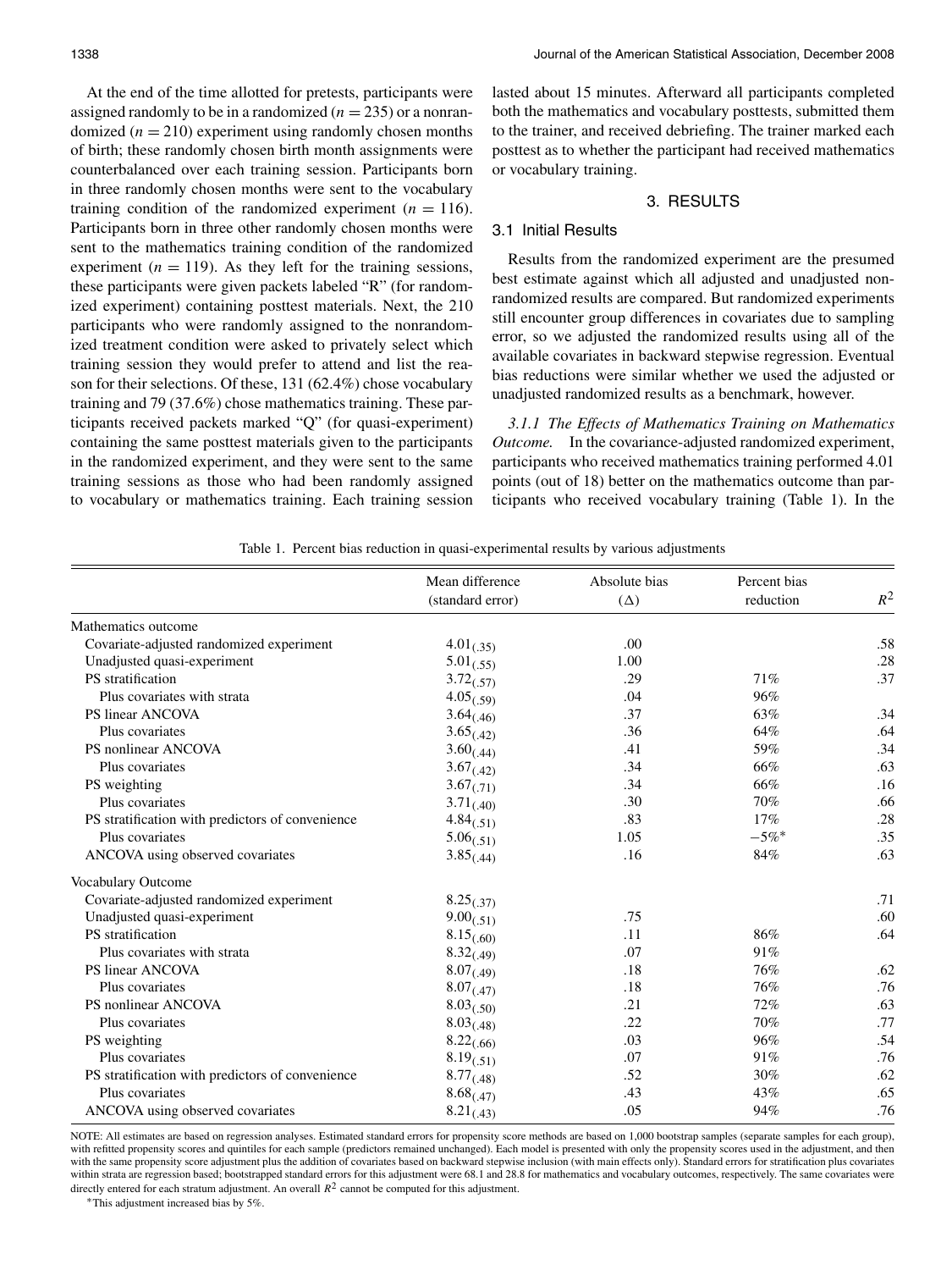unadjusted nonrandomized experiment, the same effect was 5.01 points, or 25% larger than in the randomized experiment. The absolute value of the difference between these results  $(\Delta = |4.01 - 5.01| = 1.00)$  is a measure of the bias in the unadjusted nonrandomized results, where  $\Delta = 0$  indicates no bias.

*3.1.2 The Effects of Vocabulary Training on Vocabulary Outcome.* In the covariance-adjusted randomized experiment, the participants who received vocabulary training performed 8.25 points (out of 30) better on the vocabulary outcome than the participants who received mathematics training (see Table 1). In the nonrandomized experiment, the same effect was 9.00 points, or 9% larger than in the randomized experiment. The absolute value of the difference between these results is  $\Delta =$  $|8.25 - 9.00| = .75.$ 

#### 3.2 Adjusted Results

There is only borderline evidence indicating that the results from the nonrandomized experiment differ significantly different from those of the randomized experiment. Still, of particular interest in this study is whether the results from the nonrandomized experiment can be made to more closely approximate results from the randomized experiment. We now explore several alternative adjustments to assess the extent to which they offer reductions in the estimated bias.

*3.2.1 Using Ordinary Linear Regression.* Many researchers would adjust the nonrandomized results using ordinary linear regression, predicting outcome from treatment condition and the observed covariates. This method, with backward selection of main effects only, reduced the estimated bias by 94% for vocabulary outcome and 84% for mathematics outcome. In Table 1, this is the best adjustment for mathematics outcome and the second-best adjustment for vocabulary outcome.

*3.2.2 Using Propensity Scores.* Although several other kinds of adjustments are possible, such as econometric selection bias modeling (e.g., Heckman et al. 1997), we focus on propensity score analysis because of the transparency of its methods and assumptions, its current popularity, and the ease with which it can be done. For person  $i$   $(i = 1, ..., N)$ , let  $Z_i$  denote the treatment assignment ( $Z_i = 1$  if the person receives treatment, in our study vocabulary training, and  $Z_i = 0$ if the person receives no or another treatment, here mathematics training) and let  $\mathbf{x}_i$  denote the vector of observed covariates. The propensity score for person  $i$  is the conditional probability of receiving the treatment given the vector of observed covariates,  $e(\mathbf{x}_i) = Pr(Z_i = 1 | \mathbf{X}_i = \mathbf{x}_i)$ , where it is assumed that, given the **X**'s, the *Zi*'s are independent. Various authors (e.g., Rosenbaum and Rubin 1983) have shown that methods that equate groups on  $e(X)$ , like subclassification, weighting, or regression adjustment, tend to produce unbiased estimates of the treatment effects if the assumption of strongly ignorable treatment assignment holds. This is the case if treatment assignment (*Z*) and the potential outcomes  $[Y = (Y_0, Y_1)$ , under the control and treatment condition] are conditionally independent given the observed covariates **X**, that is,  $Pr(Z|\mathbf{X}, Y) = Pr(Z|\mathbf{X})$ , and if  $0 < Pr(e(\mathbf{x}_i)) < 1$ ,

for all **x***i*. The assumption is met if all variables related to both those outcomes and treatment assignment are included among the covariates (i.e., there is no hidden bias) and if there is a nonzero probability of being assigned to the treatment or comparison group for all persons (Rosenbaum and Rubin 1983).

Using these data, we created propensity scores using logistic regression. All subsequent analyses used logit-transformed propensity scores (Rubin 2001). Correlations between predictors and both choice of condition and outcome variables are given in Table 2. Without looking at the outcome variables, we tried many models for creating propensity scores, selecting the one that maximized balance on Rubin's (2001) criteria: (a) The standardized difference in the mean propensity score in the two groups (B) should be near 0, (b) the ratio of the variance of the propensity score in the two groups (R) should be near 1, and (c) ratio of the variances of the covariates after adjusting for the propensity score must be close to 1, where ratios between .80 and 1.25 are desirable and those *<*.50 or *<*2.0 are far too extreme. The propensity scores that we used were well balanced using these criteria (Table 3), except that three covariates had variance ratios slightly outside the desirable range (extraversion, 1.357; openness to experience, .799; number of prior math courses, 1.324). They also were well balanced using the criteria proposed by Rosenbaum and Rubin (1984); a  $2 \times 5$  analysis of variance (treatment conditions by propensity score quintiles) yielded no significant main effect for treatment and no interaction for any of the covariates in this study. Figure 2 presents a kernel density graph of the propensity score logits both for the total sample (with vertical quintile borders) and by condition. Overlap was reasonable except at the extremes, and quintiles all had at least five units in each cell.

Table 1 reports four propensity score adjustments for the nonrandomized experiment: (a) stratification on propensity score quintiles (Rosenbaum and Rubin 1984), (b) use of the propensity score as a covariate in an analysis of covariance (AN-COVA), (c) propensity score ANCOVA including nonlinear (quadratic and cubic) terms, and (d) propensity score weighting (Rubin 2001). Table 1 reports all four adjustments by themselves, and then all four in a model that also includes some of the original covariates entered in a backward-stepwise manner (the rows labeled "Plus covariates"). The table also reports the usual regression-based standard errors, except that most estimated standard errors for methods involving propensity scores were bootstrapped. For each bootstrap sample, the propensity scores were refit; the predictors included remained unchanged.

Overall, the eight propensity score adjustments without covariates reduced bias by an average of 74% (range, 59–96%), depending on the model. Bias reduction was higher for vocabulary outcome ( $M = 81\%$ ; range, 70–96%) than for mathematics outcome ( $M = 66\%$ ; range, 59–73%). Differences in the specific adjustment used were minor and probably should be treated as nonsignificant given the standard errors, although stratification and weighting tended to perform better than AN-COVA. The addition of covariates to any of the propensity score adjustments significantly increased the variance accounted for,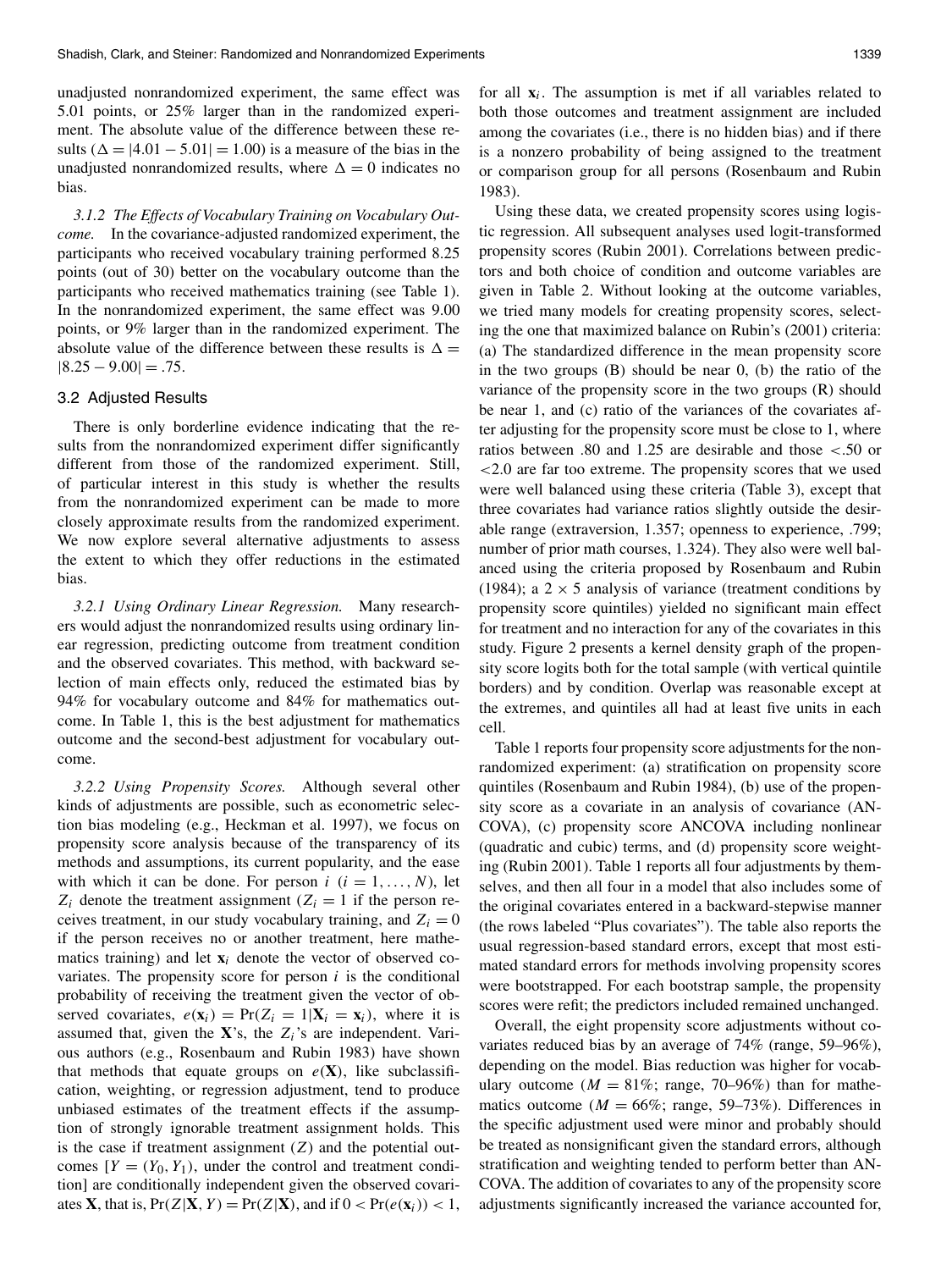| Table 2. Correlations between predictors and outcome in nonrandomized experiments |  |  |  |  |
|-----------------------------------------------------------------------------------|--|--|--|--|
|                                                                                   |  |  |  |  |

|                                                  | Vocabulary | Mathematics | Chose vocabulary |
|--------------------------------------------------|------------|-------------|------------------|
| Predictor                                        | posttest   | posttest    | training         |
| Vocabulary pretest                               | $.468**$   | .109        | $.169*$          |
| Mathematics pretest                              | $.147*$    | $.446**$    | $-.090$          |
| Number of prior mathematics courses <sup>†</sup> | $-.018$    | $.299**$    | $-.131$          |
| Like mathematics                                 | $-.288**$  | $.471**$    | $-.356**$        |
| Like literature                                  | $.233**$   | $-.226**$   | $.164*$          |
| Preferring literature over mathematics           | $.419**$   | $-.426**$   | $.385***$        |
| Extraversion                                     | .005       | $-.158*$    | .092             |
| Agreeableness                                    | .120       | $-.078$     | .098             |
| Conscientiousness                                | $-.189**$  | $-.041$     | $-.126$          |
| Emotionality                                     | $-.099$    | $-.115$     | $-.015$          |
| Openness to experience                           | $.201**$   | .050        | .053             |
| Mathematics anxiety                              | $-.051$    | $-.140*$    | .003             |
| Depression <sup>†</sup>                          | .087       | $.149*$     | $-.014$          |
| Caucasian                                        | $.322**$   | $-.074$     | $.178*$          |
| African-American                                 | $-.296***$ | $-.015$     | $-.144*$         |
| $Age^{\dagger}$                                  | .077       | $-.217**$   | .022             |
| Male                                             | .064       | $.141*$     | $-.065$          |
| Married                                          | $-.073$    | $-.162*$    | .001             |
| Mother education                                 | .094       | $-.022$     | .010             |
| Father education                                 | .110       | .068        | .008             |
| College credit hours <sup>†</sup>                | .132       | .125        | .033             |
| Math-intensive major                             | $-.169*$   | $.298**$    | $-.191**$        |
| ACT comprehensive score                          | $.341**$   | $.418**$    | .028             |
| High school GPA                                  | $-.003$    | $.401**$    | $-.041$          |
| College GPA                                      | .059       | $.219**$    | $-.026$          |

 $*P < .05$ ; \*\* *P* < .01 (two-tailed).

†These four variables were log-transformed in all analyses to reduce positive skew.

made little difference in bias reduction, and usually but not always reduced the bootstrapped standard errors of the estimate. Estimated standard errors for propensity score weighting were larger than for most other methods, likely inflated by the presence of some very low propensity scores. Standard errors also were high for propensity score stratification, reflecting increased uncertainty about the treatment effect given the coarseness of the strata and the small samples in some cells. Otherwise, estimated standard errors for propensity score–adjusted effects were moderately larger than

those for the original covariate-adjusted randomized experiments.

Selecting covariates to use in creating propensity scores is a crucial aspect of good propensity score analysis (Brookhart et al. 2006). The present study was designed to have a rich set of covariates potentially related to treatment choice and outcome. Yet in practice, many researchers create propensity scores from whatever variables are conveniently available. To explore the potential consequences of using only conveniently available covariates, we created a new set of propensity scores using only

|                       | Propensity score                                                          |       |     | Number of covariates with variance ratio |                                                                                                                                                 |                 |            |  |  |
|-----------------------|---------------------------------------------------------------------------|-------|-----|------------------------------------------|-------------------------------------------------------------------------------------------------------------------------------------------------|-----------------|------------|--|--|
| Analysis              | B                                                                         |       | 1/2 | $>1/2$ and $<4/5$                        | $>4/5$ and $< 5/4$                                                                                                                              | $>5/4$ and $<2$ | >2         |  |  |
| Before any adjustment |                                                                           |       |     |                                          |                                                                                                                                                 |                 |            |  |  |
|                       | $-1.13$                                                                   | 1.51  |     |                                          |                                                                                                                                                 |                 |            |  |  |
|                       | After stratification on propensity scores constructed from all covariates |       |     |                                          |                                                                                                                                                 |                 |            |  |  |
|                       | $-.03$                                                                    | $-93$ |     |                                          | 22                                                                                                                                              |                 |            |  |  |
|                       |                                                                           |       |     |                                          | After stratification on propensity scores constructed from predictors of convenience, balance tested only on the five predictors of convenience |                 |            |  |  |
|                       | $-.01$                                                                    | 1.10  |     |                                          |                                                                                                                                                 |                 | $^{\circ}$ |  |  |
|                       |                                                                           |       |     |                                          | After stratification on propensity scores constructed from predictors of convenience, balance tested on all 25 covariates                       |                 |            |  |  |
|                       | $-.01$                                                                    | 1.10  |     |                                          | 16                                                                                                                                              |                 | $\theta$   |  |  |

NOTE: Standardized mean difference in propensity scores is given by  $B = (\bar{x}_t - \bar{x}_c)/\sqrt{(s_t^2 + s_c^2)/2}$  where  $\bar{x}_t$  and  $\bar{x}_c$  are the sample means of the propensity scores in the treatment and comparison group, and  $s_t^2$  and  $s_c^2$  the corresponding sample variances. The variance ratio, R, is  $s_t^2/s_c^2$  (also for covariates). Balancing criteria after propensity score stratification are obtained by attaching stratum weights to individual observations (Rubin 2001).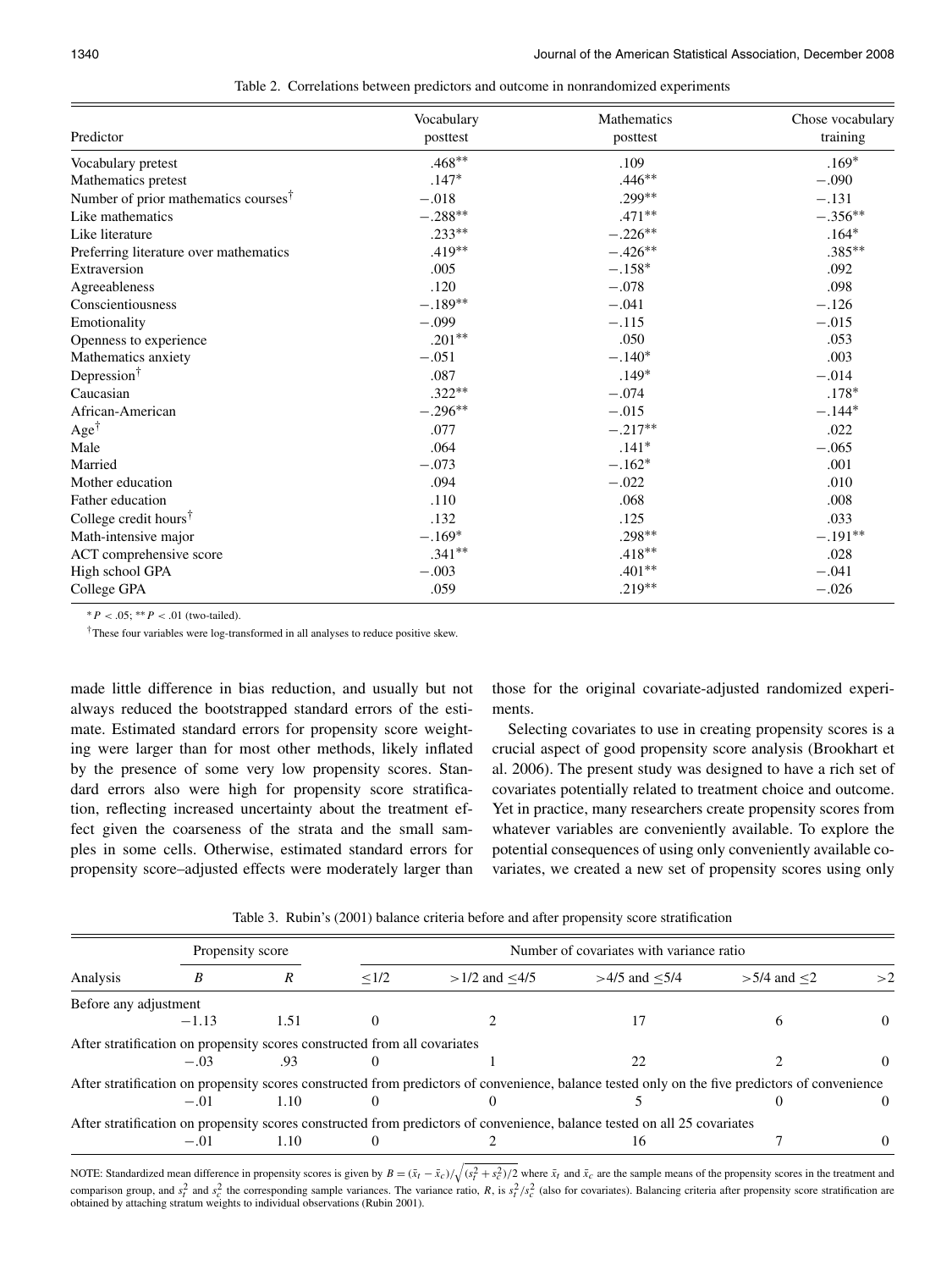

Figure 2. Distribution of propensity score logits smoothed using a kernel density function. The light-gray line represents the total sample, with vertical quintile borders. The dashed line represents those who chose mathematics training, and the solid black line represents those who chose vocabulary training. Negative scores indicate propensity to choose mathematics training.

sex, age, marital status, and race (dummy coded for two predictors, Caucasian and African-American) as predictors. Those variables often are gathered in research and are the kinds of predictors of convenience likely to be available when careful thought has not gone into the inclusion of potential selection variables. Adjusting the results of the nonrandomized experiment by stratifying according to the quintiles of such propensity scores yielded inconsistent, and usually poor, results (Table 1). For the mathematics outcome, this adjustment reduced bias by 17% (and increased bias by 5% when covariates were added); for the vocabulary outcome, this adjustment reduced bias by 30% (43% when covariates were added). Some bias reduction occurred because these four predictors are related to selection (Table 2), but those four predictors clearly are not the only relevant ones.

If a researcher had tested the propensity scores resulting from the five predictors of convenience using Rubin's (2001) balance criteria, they would have performed quite well (Table 3, third row). But this would have hidden a failure to balance well on many of the remaining covariates that presumably would not have been observed by such a researcher (Table 3, fourth row). This is a good illustration of hidden bias and how it might lead to poor estimates of a treatment effect.

#### 4. DISCUSSION

## 4.1 Adjustments to Nonrandomized Experiments

This study suggests that adjusted results from nonrandomized experiments can approximate results from randomized experiments. This was true for propensity score adjustments, as well as for ordinary linear regression without the use of propensity scores, some implications of which we discuss shortly. All of the recommended adjustments always reduced bias (and never increased it), and did so substantially. Moreover, they did so despite the fact that the nonrandomized study had a small sample size and was not designed to have a well-matched control group before data collection began. These adjustments might have been even better had the study been designed to be larger with a well-matched control group.

The adjustments may have done well in the present case in part because this study is characterized by a very rich set of covariates that are well measured and plausibly related to both the selection process and the outcome measures. Such richness is not always present in data sets for nonrandomized experiments, especially not in those conducted retrospectively. As demonstrated by our analysis of propensity scores based on predictors of convenience, a lack of covariate richness may greatly reduce the accuracy of adjustments. Implicit is a lesson for the prospective design of nonrandomized experiments, that attention to careful measurement of the selection process can be crucial to the success of subsequent analyses.

Furthermore, our experience analyzing this data set suggests that propensity score adjustments may be sensitive to variations in how those scores are constructed. One example is the sensitivity to which covariate balance criteria are used. We found that some propensity scores constructed under Rosenbaum and Rubin's (1984) balance criteria did not meet Rubin's (2001) balance criteria, but those meeting the latter criteria always met the former. The reliance of the criteria of Rosenbaum and Rubin (1984) on significance testing makes it vulnerable to confusing successful balance with low power. The emphasis of Rubin (2001) on the size of the imbalance may be more desirable. Both sets of criteria probably should be reported. We would benefit from further development of ways to create and assess balance (e.g., Imai, King, and Stuart 2008; Sekhon 2007), as well as from better-justified standards for how much balance should be achieved.

The results also were sensitive to how missing data in the predictors were managed. At first, we followed a recommendation of Rosenbaum and Rubin (1984) to create propensity scores separately for groups with different missing-data patterns. But we found that bias reduction was highly sensitive to seemingly minor changes in how those patterns were identified, in one case even increasing bias. Consequently, we moved to more current missing-data methods, but those results also may prove sensitive to which current method is used (D'Agostino and Rubin 2000). In particular, our results might have changed had we used multiple imputation rather than EM-based imputation.

We used logistic regression to construct propensity scores in the present study. Other methods for creating propensity scores exist, including classification trees, boosted regression, random forests, and boosted regression (e.g., Stone et al. 1995; McCaffrey, Ridgeway, and Morral 2004). A simulation conducted by one of our colleagues suggests that propensity score adjustments also may be sensitive to the methods used, and also quite sensitive to sample size (Luellen 2007).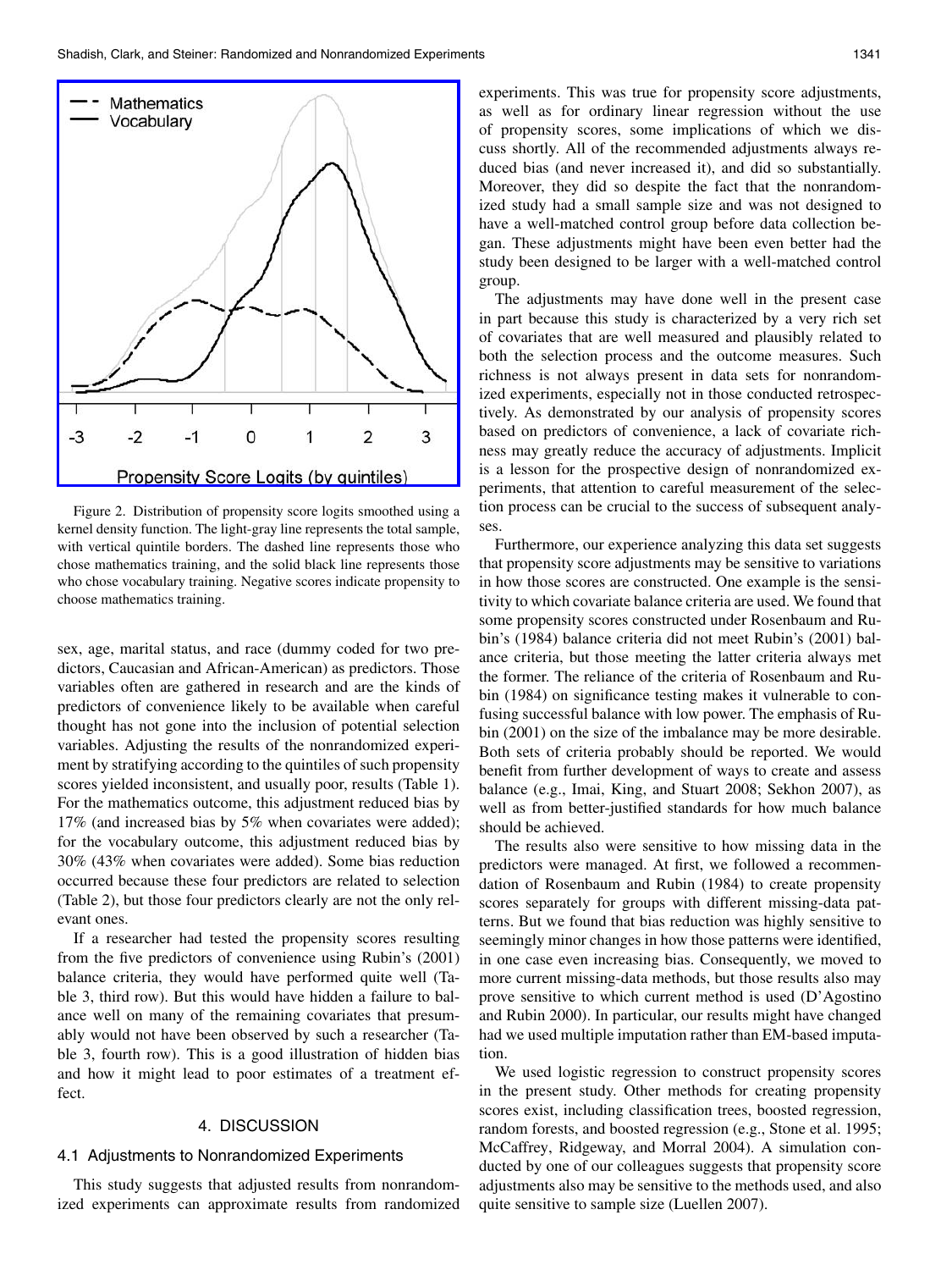We are currently exploring the sensitivity of the present data set to many of the variations described in the previous paragraphs. Taking them together, however, it may be that the practice of propensity score analysis in applied research may yield adjustments of unknown or highly variable accuracy. This is not surprising for a method as new as propensity score analysis, and points to the need for more clarity about best propensity score practice.

In view of these matters, a pertinent question is why researchers should consider using propensity scores when ordinary linear regression with covariates does as well or better. One situation in which propensity scores could be used is when the design calls for matching treatment and comparison units on a large number of covariates, for example, when constructing a control group matched to an existing treatment group from a large number of potential controls (e.g., Rubin 2001). Without reducing those covariates to a propensity score, the matching process would not be feasible. Another circumstance is when there is uncertainty about assumptions of linearity in ordinary linear regression that stratification on propensity scores might ameliorate. Such exceptions aside, however, in general our results do not support the preferential use of propensity scores over ordinary linear regression for analytic purposes. On the other hand, Rubin (2001) correctly notes that various methods based in propensity scores can be used to better the design of an observational study before the analysis of outcomes is attempted. For example, they can help create comparisons that meet balance criteria, or conversely, identify datasets where adequate covariate balance cannot be achieved. Ordinary linear regression does not lend itself to making such design improvements.

## 4.2 Comments on the Laboratory Analog Design Used in This Study

Questions may arise about the replicability and generalizability of these results given the design that we used. The design probably is no more labor-intensive than other methods, at least for researchers with access to large research participant pools like those available in university-based introductory psychology classes. Thus testing replication has few obstacles. Minor changes in the method might improve its feasibility and yield. The second author, for example, added a notreatment control group to this design in a study in progress and also added achievement motivation as an additional predictor of selection. The first author is working to computerize administration of this method, which might allow rapid implementation of more complex assignment mechanisms or allow Web-based implementation to obtain larger sample sizes. We are also creating a version of the study that can be administered over the Internet, allowing us to improve certain features of this study; for example, we can use computer-generated random numbers rather than birth month to do random assignment.

The question of generalization is more serious and has two aspects. The first aspect concerns how the results reported in this study would change over variations of the method that stay within this general laboratory analog paradigm. One could vary the kind of treatment from the current educational one to mimic other substantive areas, such as job training, health, and different aspects of education. Similarly, one could create more time-consuming treatments, although it would be desirable to avoid attrition from both treatment and measurement, because these are separate problems from adjusting for selection into conditions.

A second variation within the laboratory analog method is to study different selection mechanisms, such as cutoff-based assignment mechanisms used in the regression discontinuity design (Shadish et al. 2002), analogs to parental selection of children into interventions, and analogs to the kind of selection that occurs in mental health, where participants choose treatment due to extremely high scores on a latent variable such as distress. Such work could advance an empirical theory of selection for different kinds of treatments, improving the efficacy of adjustments that rely on good prediction of selection.

A third variation of the present method is to explore different design elements or analyses. For example, propensity score matching may benefit when the researcher has a much larger pool of potential control group participants from which to select propensity score matches to a smaller group of treatment group participant scores (Rosenbaum and Rubin 1985; Rubin 2001). This should be easy to test with a variation of the present method. Given that propensity score adjustments also are said to work best in large samples, one could also vary sample size to shed light on sample size requirements and randomly assign proportionately more participants to the nonrandomized experiment. The latter also would decrease the estimated standard errors of adjusted estimates. Similarly, one might examine the effectiveness of additional statistical adjustment procedures, such as econometric selection bias models (e.g., Heckman et al. 1997; Greene 1999).

A fourth variation of our method is to study populations other than introductory psychology students. We used psychology students because we could obtain large numbers of them and could exercise a high degree of experimental control. Other populations can approximate those characteristics, especially if the treatment is short or participation is required. For example, Akins, Hollandsworth, and O'Connell (1982) treated introductory psychology and sociology students solicited for dental fear with a 1-hour, researcher-administered intervention given by audio and videotape in a college laboratory. This could be offered to university or community participants more generally. Aiken, West, Schwalm, Carroll, and Hsiung (1998) used students who were required to take a university remedial writing program to create a study similar to the present one, but without the initial random assignment to assignment method. Such cases may be adapted to remedy the latter lacuna. So might the provision of desirable brief services to community participants, such as stress reduction training, especially if accompanied by payment for participation. One could argue that such examples are not really laboratory analogs anymore—especially if they were also conducted in the community rather than in the laboratory—but if so, so much the better.

The latter observation leads into the second part of the generalization question—whether highly controlled laboratory experiments like the present study yield results that would repli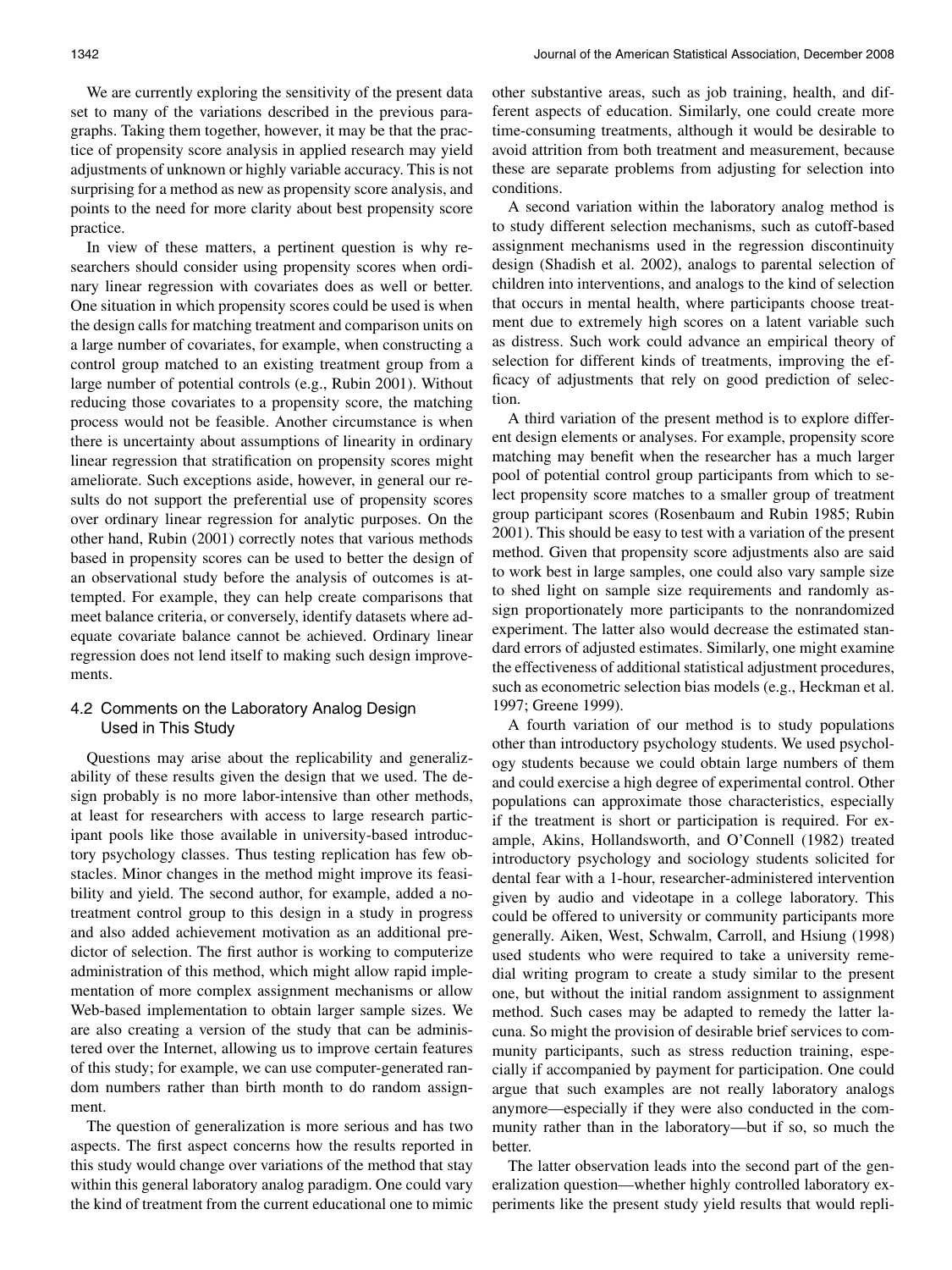cate in research about the effects of longer treatments in settings like the classroom, job training center, or physician office where field experimentation takes place. Some variations on our basic laboratory analog could shed light on this concern, such as the hypothetical medical experiment described in Section 1 at the end of the discussion of doubly randomized preference trials. But attrition from measurement and treatment are prevalent in such applied settings and add additional layers of selection bias that propensity scores were not necessarily designed to adjust, as noted for the study of Janevic et al. (2003) (see also Long et al. 2008). Ultimately, the only way to answer this generalization question is to apply the paradigm in the present study to actual field experiments. Such a study might be hard to sell to funding agencies, especially to problem-focused agencies that might be reluctant to spend extra money to fund the nonrandomized experiment if they are already funding the randomized one. Nonetheless, we suspect that chances to do such studies will present themselves in due course to researchers who are sensitive to the opportunity.

*[Received July 2007. Revised December 2007.]*

#### **REFERENCES**

- Aiken, L. S., West, S. G., Schwalm, D. E., Carroll, J., and Hsuing, S. (1998), "Comparison of a Randomized and Two Quasi-Experimental Designs in a Single Outcome Evaluation: Efficacy of a University-Level Remedial Writing Program," *Evaluation Review*, 22, 207–244.
- Akins, T., Hollandsworth, J. G., and O'Connell, S. J. (1982), "Visual and Verbal Modes of Information Processing and Their Relation to the Effectiveness of Cognitively-Based Anxiety-Reduction Techniques," *Behaviour Research and Therapy*, 20, 261–268.
- Beck, A. T., and Beck, R. W. (1972), "Screening Depressed Patients in Family Practice: A Rapid Technique," *Postgraduate Medicine*, 51, 81–85.
- Bloom, H. S., Michalopoulos, C., Hill, C. J., and Lei, Y. (2002), *Can Nonexperimental Comparison Group Methods Match the Findings From a Random Assignment Evaluation of Mandatory Welfare-to-Work Programs?*, New York: Manpower Development Research Corp.
- Brookhart, M. A., Schneeweiss, S., Rothman, K. J., Glynn, R. J., Avorn, J., and Stürmer, T. (2006), "Variable Selection for Propensity Score Models," *American Journal of Epidemiology*, 163, 1149–1156.
- D'Agostino, R. B., and Rubin, D. B. (2000), "Estimating and Using Propensity Scores With Partially Missing Data," *Journal of the American Statistical Association*, 95, 749–759.
- Dehejia, R., and Wahba, S. (1999), "Causal Effects in Nonexperimental Studies: Reevaluating the Evaluation of Training Programs," *Journal of the American Statistical Association*, 94, 1053–1062.
- Dorans, N. J., Lyu, C. F., Pommerich, M., and Houston, W. M. (1997), "Concordance Between ACT Assessment and Recentered SAT I Sum Scores," *College and University*, 73, 24–33.
- Drake, C. (1993), "Efects of Misspecification of the Propensity Score on Estmators of Treatment Effect," *Biometrics*, 49, 1231–1236.
- Educational Testing Service (1962), "Vocabulary Test II (V-2)," in *Kit of Factor Referenced Cognitive Tests*, Princeton, NJ: Author.
- (1993), "Arithmetic Aptitude Test (RG-1)," in *Kit of Factor Referenced Cognitive Tests*, Princeton, NJ: Author.
- Faust, M. W., Ashcraft, M. H., and Fleck, D. E. (1996), "Mathematics Anxiety Effects in Simple and Complex Addition," *Mathematical Cognition*, 2, 25–62.
- Glazerman, S., Levy, D. M., and Myers, D. (2003), "Nonexperimental versus Experimental Estimates of Earnings Impacts," *The Annals of the American Academy of Political and Social Science*, 589, 63–93.
- Goldberg, L. R. (1997), "Big-Five Factor Markers Derived From the IPIP Item Pool (Short Scales)," *International Personality Item Pool: A Scientific Collaboratory for the Development of Advanced Measures of Personality and Other Individual Differences*, available at *http://ipip.ori.org/ipip/appendixa.htm# AppendixA*.
- Greene, W. H. (1999), *Econometric Analysis*, Upper Saddle River, NJ: Prentice-Hall.
- Heckman, J. J., Ichimura, H., and Todd, P. E. (1997), "Matching as an Econometric Evaluation Estimator: Evidence From Evaluating a Job Training Programme," *Review of Economic Studies*, 64, 605–654.
- Heinsman, D. T., and Shadish, W. R. (1996), "Assignment Methods in Experimentation: When Do Nonrandomized Experiments Approximate the Answers From Randomized Experiments?" *Psychological Methods*, 1, 154–169.
- Hill, J. L., Reiter, J. P., and Zanutto, E. L. (2004), "A Comparison of Experimental and Observational Data Analyses," in *Applied Bayesian Modeling and Causal Inference From Incomplete Data Perspectives*, eds. A. Gelman and X.-L. Meng, New York: Wiley, pp. 51–60.
- Hill, J. L., Rubin, D. B., and Thomas, N. (2000), "The Design of the New York School Choice Scholarship Program Evaluation," in *Validity and Social Experimentation: Donald Campbell's Legacy*, Vol. 1, ed. L. Bickman, Thousand Oaks, CA: Sage, pp. 155–180.
- Hirano, K., and Imbens, G. W. (2001), "Estimation of Causal Effects Using Propensity Score Weighting: An Application to Data on Right Heart Catheterization," *Health Services & Outcomes Research Methodology*, 2, 259–278.
- Holland, P. W. (1986), "Statistics and Causal Inference," *Journal of the American Statistical Association*, 81, 945–970.
- Imai, K., King, G., and Stuart, E. A. (2008), "Misunderstandings Between Experimentalists and Observationalists About Causal Inference," *Journal of the Royal Statistical Society*, Ser. A, 171, 481–502.
- Janevic, M. R., Janz, N. K., Lin, X., Pan, W., Sinco, B. R., and Clark, N. M. (2003), "The Role of Choice in Health Education Intervention Trials: A Review and Case Study," *Social Science and Medicine*, 56, 1581–1594.
- Kleinmuntz, B. (1960), "Identification of Maladjusted College Students," *Journal of Counseling Psychology*, 7, 209–211.
- Lipsey, M. W., and Wilson, D. B. (1993), "The Efficacy of Psychological, Educational, and Behavioral Treatment: Confirmation From Meta-Analysis," *American Psychologist*, 48, 1181–1209.
- Long, Q., Little, R. J., and Lin, X. (2008), "Causal Inference in Hybrid Intervention Trials Involving Treatment Choice," *Journal of the American Statistical Association*, 103, 474–484.
- Luellen, J. K. (2007), "A Comparison of Propensity Score Estimation and Adjustment Methods on Simulated Data," unpublished doctoral dissertation, University of Memphis, Dept. of Psychology.
- McCaffrey, D. F., Ridgeway, G., and Morral, A. R. (2004), "Propensity Score Estimation With Boosted Regression for Evaluating Causal Effects in Observational Studies," *Psychological Methods*, 9, 403–425.
- Rosenbaum, P. R. (2002), *Observational Studies* (2nd ed.), New York: Springer-Verlag.
- Rosenbaum, P. R., and Rubin, D. B. (1983), "The Central Role of the Propensity Score in Observational Studies for Causal Effects," *Biometrika*, 70, 41–55.
- (1984), "Reducing Bias in Observational Studies Using Subclassification on the Propensity Score," *Journal of the American Statistical Association*, 79, 516–524.
- (1985), "The Bias Due to Incomplete Matching," *Biometrics*, 41, 103– 116.
- Rubin, D. B. (1974), "Estimating Causal Effects of Treatments in Randomized and Nonrandomized Studies," *Journal of Educational Psychology*, 66, 688– 701.
- (2001), "Using Propensity Scores to Help Design Observational Studies: Application to the Tobacco Litigation," *Health Services and Outcomes Research Methodology*, 2, 169–188.
- Rücker, G. (1989), "A Two-Stage Trial Design for Testing Treatment, Self-Selection and Treatment Preference Effects," *Statistics in Medicine*, 8, 477– 485.
- Sekhon, J. S. (2007), "Alternative Balance Metrics for Bias Reduction in Matching Methods for Causal Inference," Travers Dept. of Political Sciences, Survey Research Center, University of California, Berkeley, available at *http://sekhon.berkeley.edu/papers/SekhonBalanceMetrics.pdf*.
- Shadish, W. R. (2000), "The Empirical Program of Quasi-Experimentation," in *Validity and Social Experimentation: Donald Campbell's Legacy*, ed. L. Bickman, Thousand Oaks, CA: Sage, pp. 13–35.
- Shadish, W. R., and Ragsdale, K. (1996), "Random versus Nonrandom Assignment in Controlled Experiments: Do You Get the Same Answer?" *Journal of Consulting and Clinical Psychology*, 64, 1290–1305.
- Shadish, W. R., Cook, T. D., and Campbell, D. T. (2002), *Experimental and Quasi-Experimental Designs for Generalized Causal Inference*, Boston: Houghton-Mifflin.
- Stone, R. A., Obrosky, D. S., Singer, D. E., Kapoor, W. N., Fine, M. J., and the Pneumonia Patient Outcomes Research Team (PORT) Investigators (1995), "Propensity Score Adjustment for Pretreatment Differences Between Hospitalized and Ambulatory Patients With Community-Acquired Pneumonia," *Medical Care*, 33, AS56–AS66.
- Wennberg, J. E., Barry, M. J., Fowler, F. J., and Mulley, A. (1993), "Outcomes Research, PORTs, and Health Care Reform," *Annals of the New York Academy of Sciences*, 703, 52–62.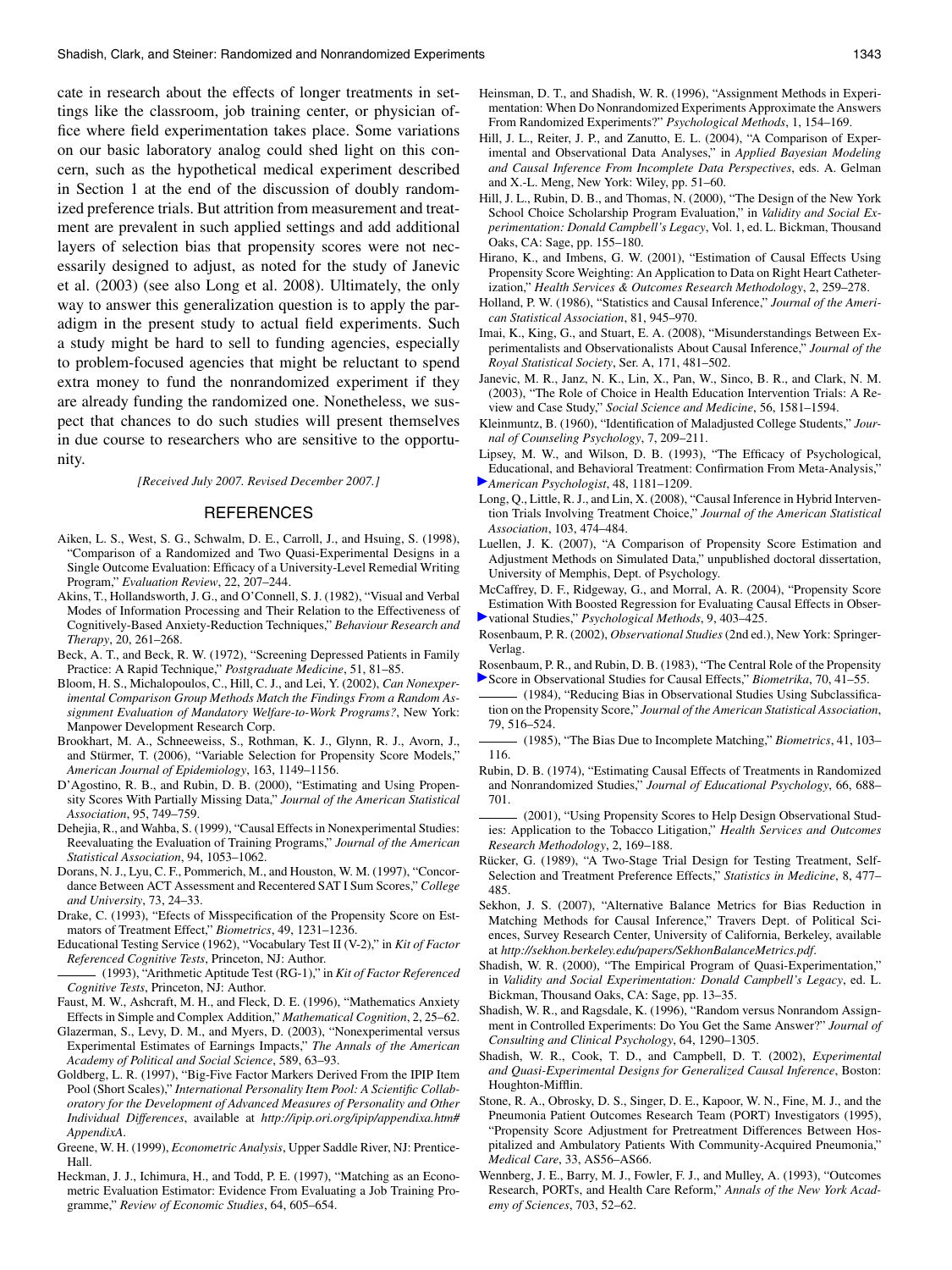# **Comment**

## Roderick J. LITTLE, Qi LONG, and Xihong LIN

Randomized designs are the gold standard for experiments that compare treatments, but they exclude individuals not willing to be randomized, as when they have a strong preference for a particular treatment. In behavioral trials that cannot be blinded, it is likely that treatments are most successful for individuals who would choose that treatment if given the choice, because these individuals may be more motivated to comply with treatments they prefer. Thus a design that allows individuals to choose their treatment has the attraction of including individuals who otherwise might not participate in a randomized trial, although most statisticians would say that this advantage is trumped by the virtues of randomization in avoiding selection bias. Hybrid designs that involve randomization and choice arms, like the doubly randomized preference trial (DRPT) applied here, have the potential to combine the advantages of both designs.

The real scientific value of hybrid designs is in assessing not the effects of selection bias, but rather their potential to combine the advantages of randomization and choice to yield insights about the role of treatment preference in a naturalistic setting. Studies with hybrid designs can answer scientific questions that otherwise may not be answered from completely randomized studies.

We appreciate the opportunity to comment on this interesting application of the DRPT design by Shadish, Clark, and Steiner (henceforth SCS) to a psychology class experiment comparing the effects of verbal and math pretest training on posttest scores. The study was carefully designed and provides an opportunity to compare the estimated treatment effects in the randomized and choice groups with and without adjustments for covariates that predict the treatment choice. An attractive feature of the study is the availability of verbal and mathematics outcomes and corresponding pretest variables that measure ability in these domains. Results provide empirical confirmation that adjustment for covariates related to selection and to the outcome can remove, or at least reduce, selection bias.

SCS also compare propensity and multiple regression adjustments, but we feel that their evidence is too limited to allow us to draw any conclusions about this aspect; differences generally are very minor compared with sampling error. Although SCS shed some insights into the comparison of various methods, we think that there are dangers in overgeneralizing from results obtained from a single data set; more comprehensive comparisons based on simulations are needed.

The main goal of the SCS's experiment appears to be to assess the effects of selection bias, rather than to actually compare the effectiveness of the treatments in subgroups with different treatment preferences. Our own work in this area (Long, Little, and Lin 2008) was motivated by the Women Take Pride Study (Janevic et al. 2003), a National Institutes of Health–funded DRPT comparing two behavioral treatments for the management of heart disease in older women, with treatments differing in the mode of administration—a group versus a selfadministered format. A standard care control group was also included in the randomization arm. As noted by the authors, this study had issues not present in the study of SCS, in that not all individuals agreed to participate, and there were missing data because of dropouts. On the other hand, this was a real study to assess an actual intervention in the target population of interest, whereas the study of SCS appears to be more of a classroom exercise. The additional problems present in the study of Janevic et al. are "real life" issues encountered by behavioral researchers, and the study of Janevic et al. illustrates that the DRPT design can be successfully implemented and yield meaningful results regarding treatment preference in a real setting.

SCS compare estimates of a treatment (say *T )* on an outcome (say *Y)* in the choice and randomization arms of the DRPT study, before and after adjustment for baseline covariates *Z*. This approach addresses the question of selection bias in the choice arm but does not provide estimates of the effects of treatment preference, which can be estimated from such DRPT designs. Specifically, Long et al. (2008) presented an analysis approach that integrates the information in both the randomization and choice arms to provide estimates of the preference effects on the outcome, using a model founded on the causal inference framework of Rubin (1974, 1978). The key step is to define a preference variable *P* indicating which treatment an individual would choose (here mathematics or vocabulary training) if given the choice. Because *P* is a pretreatment variable, it makes sense to condition on *P* when assessing the effect of *T* on *Y* . The value of *P* equals the treatment received for individuals in the preference arm of the DRPT, and thus is observed, but it is missing for individuals in the randomization arm. Thus the analysis of the effects of  $P$  and  $T$  on  $Y$  (with or without adjustment for *Z)* can be considered a problem of regression with missing values of the covariate *P* in the randomization arm. Method-of-moments estimation without covariates was originally described by Rücker (1989). Long et al. (2008) placed Rücker's analysis in a modeling framework and discussed maximum likelihood (ML) estimation methods that also allowed for conditioning on covariates *Z*.

Two kinds of preference effects can be distinguished: (a) the direct effect of *P* on *Y* , which if present leads to selection bias in the estimated effect of  $T$  on  $Y$  in the choice arm, and (b) the interaction of *P* and *T* on *Y* , which addresses whether treatment preference modifies the effect of treatment on outcome. In

Roderick J. Little is Professor, Department of Biostatistics, University of Michigan, Ann Arbor, MI 48109 (E-mail: *rlittle@umich.edu*). Qi Long is Assistant Professor, Department of Biostatistics and Bioinformatics, Emory University, Atlanta, GA 30322. Xihong Lin is Professor, Department of Biostatistics, Harvard School of Public Health, Boston, MA 02115.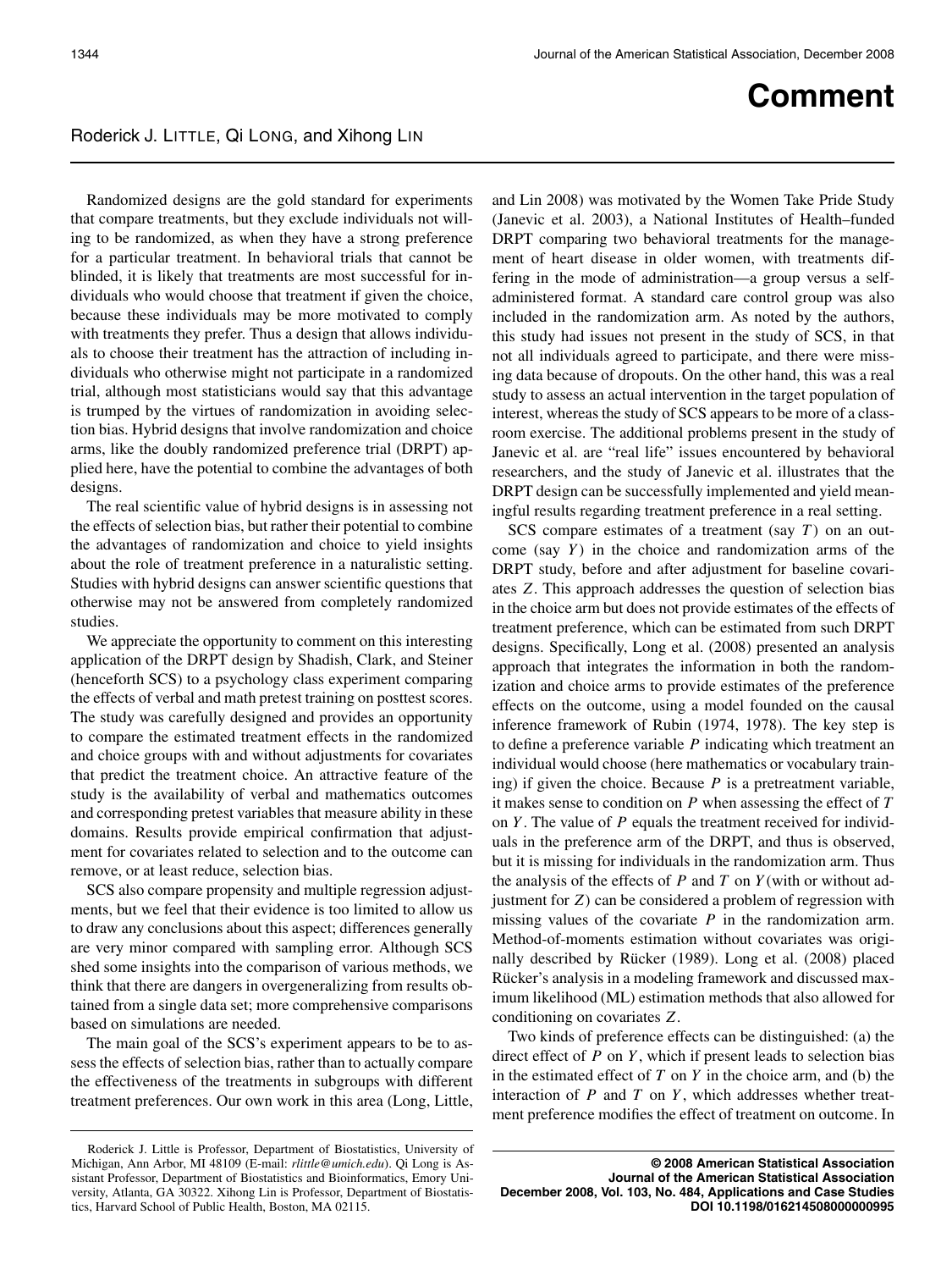#### Table 1. Estimated subpopulation means using an unadjusted ML analysis

|                     |                                  | Treatment assignment   |                         |                                              |                                                                       |
|---------------------|----------------------------------|------------------------|-------------------------|----------------------------------------------|-----------------------------------------------------------------------|
| Outcome             | Preference<br>population         | Vocabulary<br>training | Mathematics<br>training | Treatment effect<br>$(SE^*; p$ value)        | Preference effect <sup><math>\mathsf{T}</math></sup><br>(SE; p value) |
| Vocabulary outcome  | Vocabulary<br><b>Mathematics</b> | 16.92<br>14.33         | 8.18<br>7.80            | 8.74(.51; < .001)<br>6.52(1.72; .001)        | 2.21(1.98; .31)                                                       |
| Mathematics outcome | Vocabulary<br><b>Mathematics</b> | 7.42<br>6.58           | 11.11<br>12.16          | $-3.69$ (.56; < 001)<br>$-5.58$ (1.87; .035) | 1.89(2.24; .42)                                                       |

<sup>∗</sup>SE and *p* values computed using a bootstrap method.

†Preference effect is defined as the difference in treatment effect between two preference populations.

|  | Table 2. Estimated subpopulation means using an adjusted ML analysis |  |
|--|----------------------------------------------------------------------|--|
|  |                                                                      |  |

|                     |                                  |                        | Treatment assignment    |                                             |                                    |
|---------------------|----------------------------------|------------------------|-------------------------|---------------------------------------------|------------------------------------|
| Outcome             | Preference<br>population         | Vocabulary<br>training | Mathematics<br>training | Treatment effect<br>(SE; p value)           | Preference effect<br>(SE; p value) |
| Vocabulary outcome  | Vocabulary<br>Mathematics        | 16.74<br>16.06         | 8.44<br>7.74            | 8.29(.52; < .001)<br>8.32(2.06; < .001)     | $-.02$ (2.34; .98)                 |
| Mathematics outcome | Vocabulary<br><b>Mathematics</b> | 7.36<br>8.26           | 11.40<br>12.24          | $-4.05$ (.43; <.001)<br>$-3.97(1.06; .002)$ | $-.076(1.29; .93)$                 |

Table 3. Estimated subpopulation means from additive model for training and preference on outcome, unadjusted ML analysis

| Outcome             |                          | Treatment assignment   |                         |                                   |
|---------------------|--------------------------|------------------------|-------------------------|-----------------------------------|
|                     | Preference<br>population | Vocabulary<br>training | Mathematics<br>training | Treatment effect<br>(SE; p value) |
| Vocabulary outcome  | Vocabulary               | 16.62                  | 8.42                    | 8.20(.41; < .001)                 |
|                     | Mathematics              | 15.86                  | 7.66                    | 8.20(.41; < .001)                 |
| Mathematics outcome | Vocabulary               | 7.14                   | 11.28                   | $-4.14$ (.40; <.001)              |
|                     | Mathematics              | 7.91                   | 12.05                   | $-4.14$ (.40; <.001)              |

Table 4. Estimated subpopulation means from additive model for training and preference on outcome, adjusted ML analysis

|                     |                          | Treatment assignment   |                                |                                   |  |  |
|---------------------|--------------------------|------------------------|--------------------------------|-----------------------------------|--|--|
| Outcome             | Preference<br>population | Vocabulary<br>training | <b>Mathematics</b><br>training | Treatment effect<br>(SE; p value) |  |  |
| Vocabulary outcome  | Vocabulary               | 16.74                  | 8.44                           | 8.30(.39; < .001)                 |  |  |
|                     | <b>Mathematics</b>       | 16.04                  | 7.74                           | 8.30(.39; < .001)                 |  |  |
| Mathematics outcome | Vocabulary               | 7.36                   | 11.39                          | $-4.03$ (.33; <.001)              |  |  |
|                     | <b>Mathematics</b>       | 8.22                   | 12.24                          | $-4.03$ (.33; <.001)              |  |  |

the setting of SCS, consider, for example, the mathematics outcome. Question (a) concerns whether those who prefer mathematics training have a different (one would surmise lower) mathematics outcome than those who prefer vocabulary training. Question (b) concerns whether the advantage of mathematics training over vocabulary training on mathematics outcome is different (one would surmise greater) for those who would choose mathematics training  $(P = M)$  and those who would choose vocabulary training  $(P = V)$ . These questions can also be considered after conditioning on covariates *Z*. Parallel questions can be formulated for the vocabulary outcome.

We applied the methods of Long et al. (2008) to SCS's data, and present key results in Tables 1–4. (More details are available on request.) Tables 1 and 2 show the effects of *T* and *P* on the outcome based on models that include the interaction between *T* and *P* . Table 1 is unadjusted, and Table 2 is covariateadjusted using the models of SCS. More specifically, the models for the primary outcomes of interest are based on covariates used in SCS's analysis for their randomized experiment, and the propensity score model is based on all covariates. The same transformations are used for a subset of covariates. The estimates are computed by ML; similar results for the unadjusted analysis are obtained by the method of moments (Long et al. 2008).

Table 1 shows that for the vocabulary outcome, the effect of vocabulary training relative to mathematics training is esti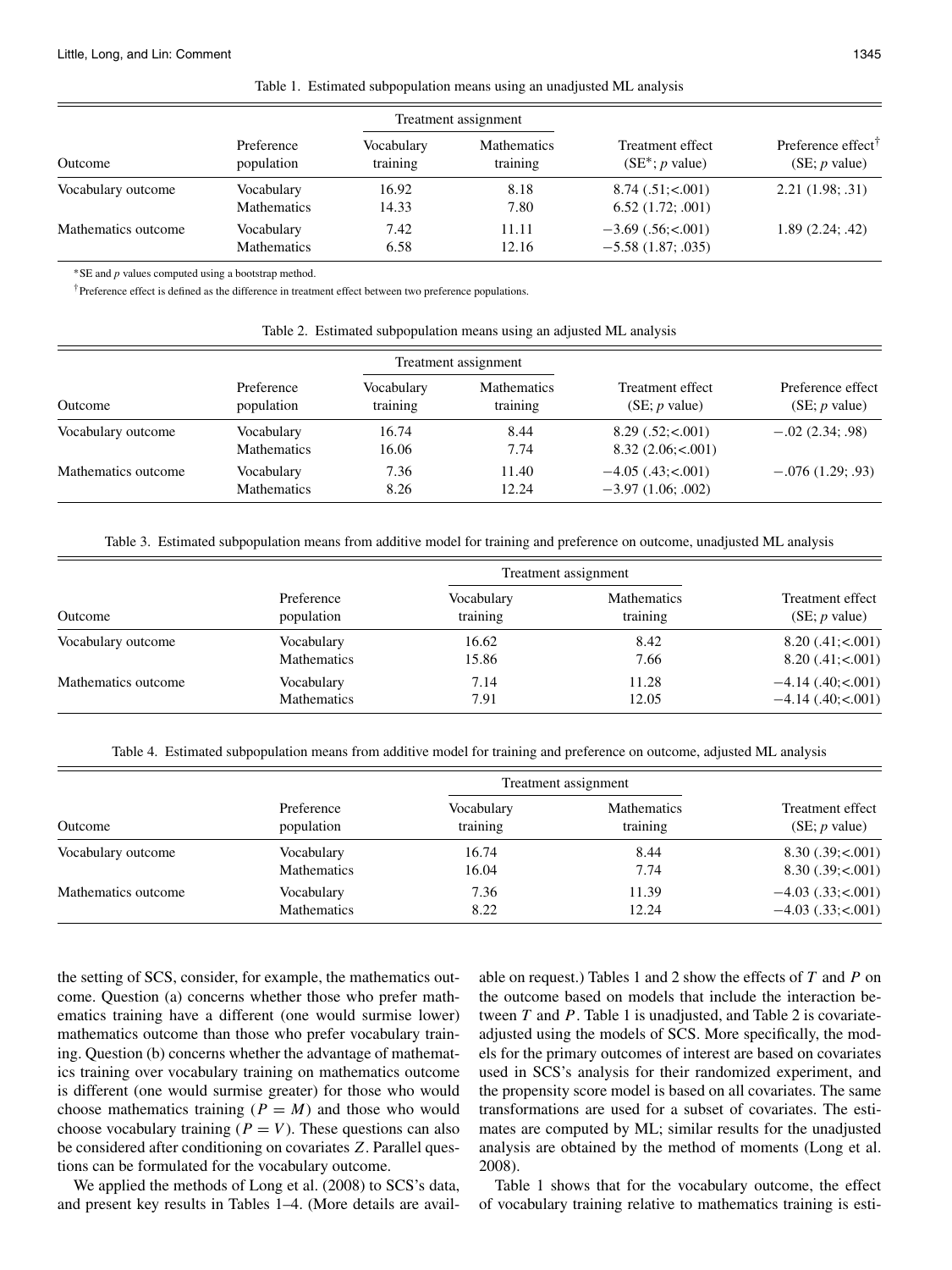mated to be 8.74 in the subpopulation who prefer vocabulary training and 6.52 in the subpopulation who prefer mathematics training. Thus there is a modest preference effect of 2.21 in the expected direction, although this is not statistically significant compared with its associated standard error (SE) of 1.98. For the mathematics outcome, the effect of mathematics training relative to vocabulary training is 5.58 in the subpopulation that prefers mathematics training and 3.69 in the subpopulation that prefers vocabulary training. Thus there is a small preference effect of 1.89, again in the expected direction, but not statistically significant. Table 2 shows that adjustment for covariates has the effect of reducing the preference effects to values close to 0, suggesting that the covariates are accounting for the preferences effects. This parallels the role of the covariates in reducing the effects of selection bias due to treatment choice in the SCS analysis.

Because the preference effects are minimal, we also fitted a model that assumes that the effects of training and preference are additive. Results from these models are given in Table 3 for an unadjusted analysis and in Table 4 for an adjusted analysis. From these results, we see that the main effects of preference are very small compared with the main effects of training, and are not statistically significant. The effects of training from the additive model are close to SCS's estimates from the randomized arm of the experiment, indicating that our model also removes the effects of selection bias in the preference arm. One possible reason for the modest effects of preference here is that this is a "low-stakes" setting, because presumably students are not being rewarded or penalized based on their performance.

There were missing values in SCS's data and our analysis was conducted based on the imputed data set used in their analysis. This has the limitation of ignoring imputation uncertainty. Because our analysis treats values of *P* as missing, it can be quite easily extended to handle missing values in other variables, using the EM algorithm or Bayesian simulation methods.

Long et al. (2008) noted two key assumptions underlying these analyses of DRPT's. The exclusion restriction (ER) assumption states that the outcome for an individual under a particular treatment is the same whether that individual is randomized to that treatment or chooses that treatment. The no selection bias from randomization (NSBR) assumption states that the randomization and choice arms of the DRPT are samples from the same population. Both the ER and NSBR assumptions seem reasonable in the relatively controlled conditions of SCS's study but may be questionable in other applications. In particular, the NSBR assumption is questionable when there are individuals who would participate in a study if allowed to choose their treatment but would not if they were randomized to treatment. In their section 7, Long et al. (2008) discussed generalizations of DRPT's that allow identification of parameters when these assumptions are relaxed. This material might serve as a useful framework for additional work on hybrid trials, which we believe to be a fruitful area for future study design.

## ADDITIONAL REFERENCE

Rubin, D.B. (1978), "Bayesian Inference for Causal Effects: The Role of Randomization," *The Annals of Statistics*, 6, 34–58.

## **Comment**

## Jennifer HILL

I would like to thank the authors for their thought-provoking and genuinely useful article on what I feel to be a crucially important topic. I am always pleased to see work that investigates the capacity for observational studies to produce unbiased treatment effect (causal) estimates using a thoughtful approach, and this article certainly is one of the best conceptualized and operationalized efforts in this genre. I have no direct criticisms of the proposed design in itself. I instead discuss this contribution within a broader framework of approaches that can be used to evaluate the efficacy of the types of quasi-experimental and observational studies often performed to explore the trade-offs that exist. To avoid confusion regarding the distinction between typical research studies and the class of research used to evaluate their effectiveness at answering causal questions, for the remainder of this discussion I refer to any study in the latter group as a "confirmatory evaluation study" (CES).

There is a (slowly) growing literature on the ability of observational studies to estimate causal effects. But given the overwhelming number of applied studies in the social sciences, public health, and other fields that use quasi-experimental or observational designs to draw causal conclusions (and the fact that these rely on untestable assumptions), it is somewhat shocking to see how little work has been done to determine how likely it is and under what circumstances such endeavors can be expected to actually yield reliable answers. This has to do in large part with a lack of deep understanding regarding what it takes to satisfy ignorability in practice. In some disciplines, unfortunately, ignorability is assumed without a second thought. In others, almost equally dangerously, ignorability of the treatment assignment is dismissed out of hand as unachievable in the absence of an experiment (or sometimes a "natural experiment," although these studies typically arrive with their own baggage). Neither perspective motivates research to deepen our understanding about the conditions under which we just might be able to use observational data to draw causal conclusions information vital to applied researchers.

J. Hill is Professor, Steinhardt School, New York University, New York, NY 10003 (E-mail: *jennifer.hill@nyu.edu*).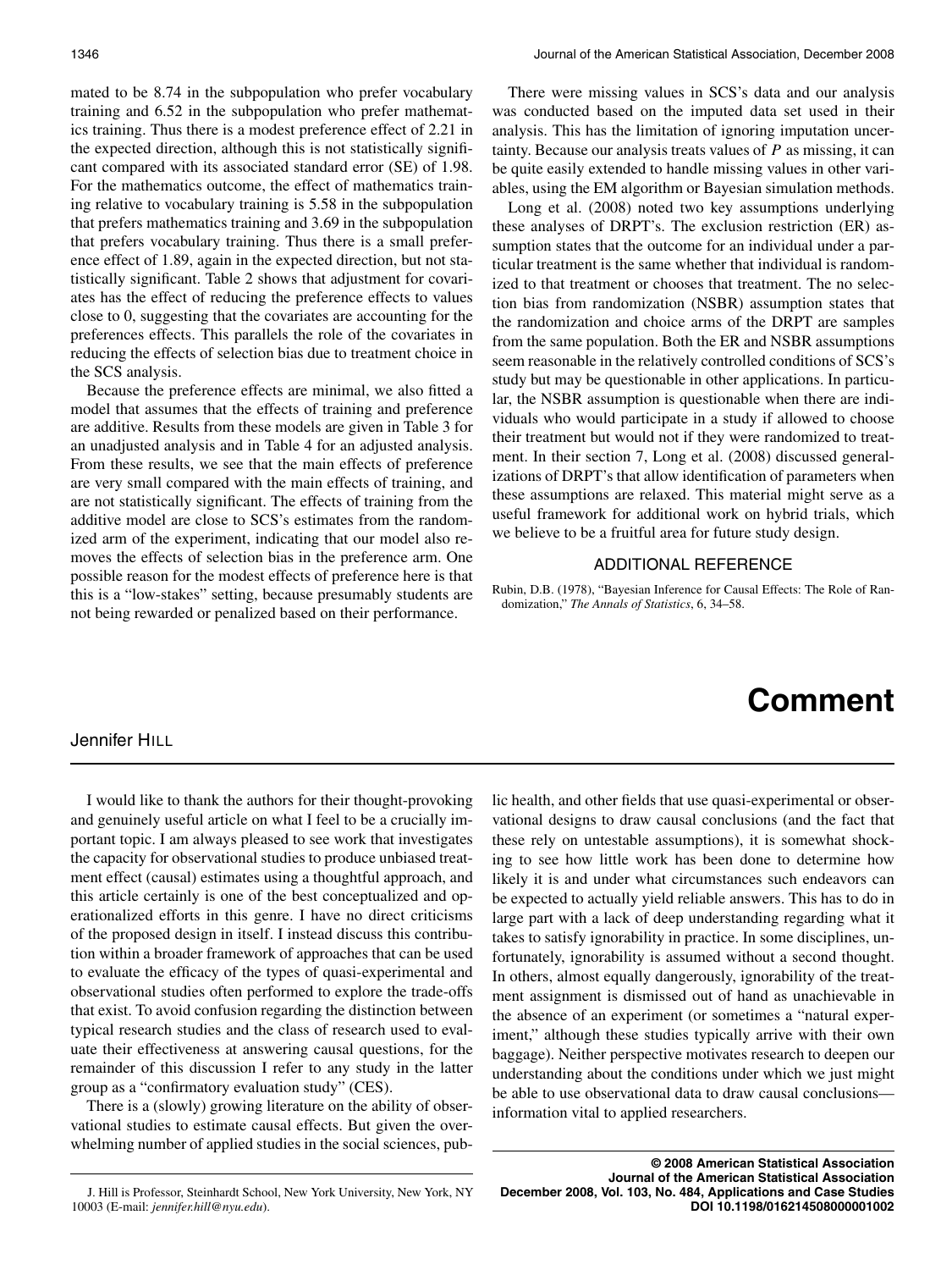Shadish, Clark, and Steiner (henceforth SCS) present their proposed CES as the ideal form in this genre. Although I understand their point, and appreciate the strengths of their design and its advantages over alternatives, I still see it as one of several different options, each of which addresses different goals with more or less success depending on the difficulty of the research question. My discussion places their CES within a broader context to highlight the situations in which it is superior versus those that are best addressed by other options.

#### THE SCS PROPOSAL

The design that SCS advocate could be exceptionally useful for evaluating the potential effectiveness of a certain class of research studies. It is most obviously applicable to studies that have a treatment of high intensity (i.e., where we would expect strong treatment effects, as in this study) but short duration, a short time between pretest (where I use pretest to generically refer to the pretreatment measure of the subsequent outcome of interest) and posttest and between treatment and posttest. Also, there should be control over confounders that are measured, the availability of many highly informative potential confounders, a relatively small amount of missing data, and an absence of noncompliance with treatment assignment. Their design also is most directly applicable to studies performed in a laboratory setting with relatively easy-to-recruit participants (given that their time commitment is low and they typically can be rewarded for participating in the study).

SCS are forthright about the fact that their proposal has limitations with regard to generalizability. As a partial remedy, they describe variations of it that would allow the results to inform a broader class of studies. For instance, they propose using it with different kinds of treatments, more time-consuming treatments, and study populations broader than simply psychology students at a university (e.g., students from other majors or even perhaps members of the surrounding community). They also suggest studying different selection mechanisms and varying the sample size. Each of these variations is plausible and could indeed expand the scope in useful directions.

Unfortunately, these variations do not go nearly far enough toward informing the vast majority of intervention studies, let alone purely observational studies, that are typically performed. I first enumerate several reasons for this and then discuss how alternate forms of CESs can address these issues.

*Problems of Expense*. The vast majority of interventions that I encounter in my research have treatments (programs, policies, medical treatments) that last for weeks, months, or even years. Follow-up can take place over many years as well. Neither the program nor the evaluation takes place in a laboratory setting. Recruiting of participants is not particularly easy or cheap. SCS address this to a certain extent by saying that in theory, their proposed CES design could be applied to field experiments (which presumably could have all of these features). They acknowledge, however, that it might be difficult to convince funders to pay for the added study. Given that it is often difficult to secure funding for sample sizes sufficient for estimating anything but main effects in these studies, I think it could be extraordinarily difficult to secure the necessary additional funding for the SCS design. I do wholeheartedly agree,

however, that researchers should be looking for opportunities to make this happen. In the meantime, we still need to get some answers.

*Randomized Experiments Are a Must*. A necessary feature of this design is that the intervention must be able to be evaluated by a randomized experiment. This precludes study of designs for interventions that cannot be studied in this way due to legal, ethical, or logistical reasons. Ironically, of course, these are the causal questions for which we most need to find reliable nonexperimental solutions!

*Going Beyond the Average Treatment Effect*. SCS's design (as proposed) is not useful for estimating such effects as the effect of the treatment on the treated, which often can be more useful from a practical or policy perspective.

*Mapping to Less Pristine Studies Is Unclear*. Many observational studies do not have the luxury of having a control group recruited at the same time as the treatment participants and to whom the same survey instrument was administered. They often have higher rates of missing data. Invention studies often suffer from noncompliance. Moreover, many observational studies do not have interventions that actually have been manipulated (although most would argue that these "causes" must be manipulable in theory). It is easy to dismiss such studies as not worth performing; however, this would be unrealistic, because the vast majority of studies that try to answer causal questions probably suffer from at least one, if not several, of these issues. At the very least, these less pristine studies can be used as (typically substantially less expensive) pilot studies to inform future randomized studies, so the more reliable the information that comes out of them, the better designed the more rigorous follow-up studies can be.

Because of these disconnects, the SCS proposal is not well calibrated to the messier settings and questions that comprise the vast majority of questions posed in social science and public policy (my intellectual home). Therefore, I describe other options, revisiting some of options that SCS discussed briefly and introducing some others.

## SIMULATIONS

SCS's discussion of simulations undersells the potential usefulness of this approach because of an overly narrow definition. Simulations need not be so divorced from the real world as CES describe (though they certainly can be, and that is something to watch out for). One useful and increasingly common approach is to construct a simulation that uses data observed in an actual study (see, e.g., Imai and van Dyk 2004; Hill and McCulloch 2008). For instance, the covariates and the treatment assignment indicator from a real observational study or quasi-experiment could be used outright. Then the only "fake" data to be generated would be the (potential) outcomes. These could be simulated under varying assumptions about the parametric form of the response surface (e.g., linear, normal errors, constant or heterogeneous treatment effects) and ignorability. In fact, a sensitivity analysis could be built in directly by generating "unobserved covariates" with varying levels of association with treatment and outcome.

Simulations address all four of my concerns raised earlier. They can be used in any setting, even with retrospective observational data, and for any estimand. They can even directly use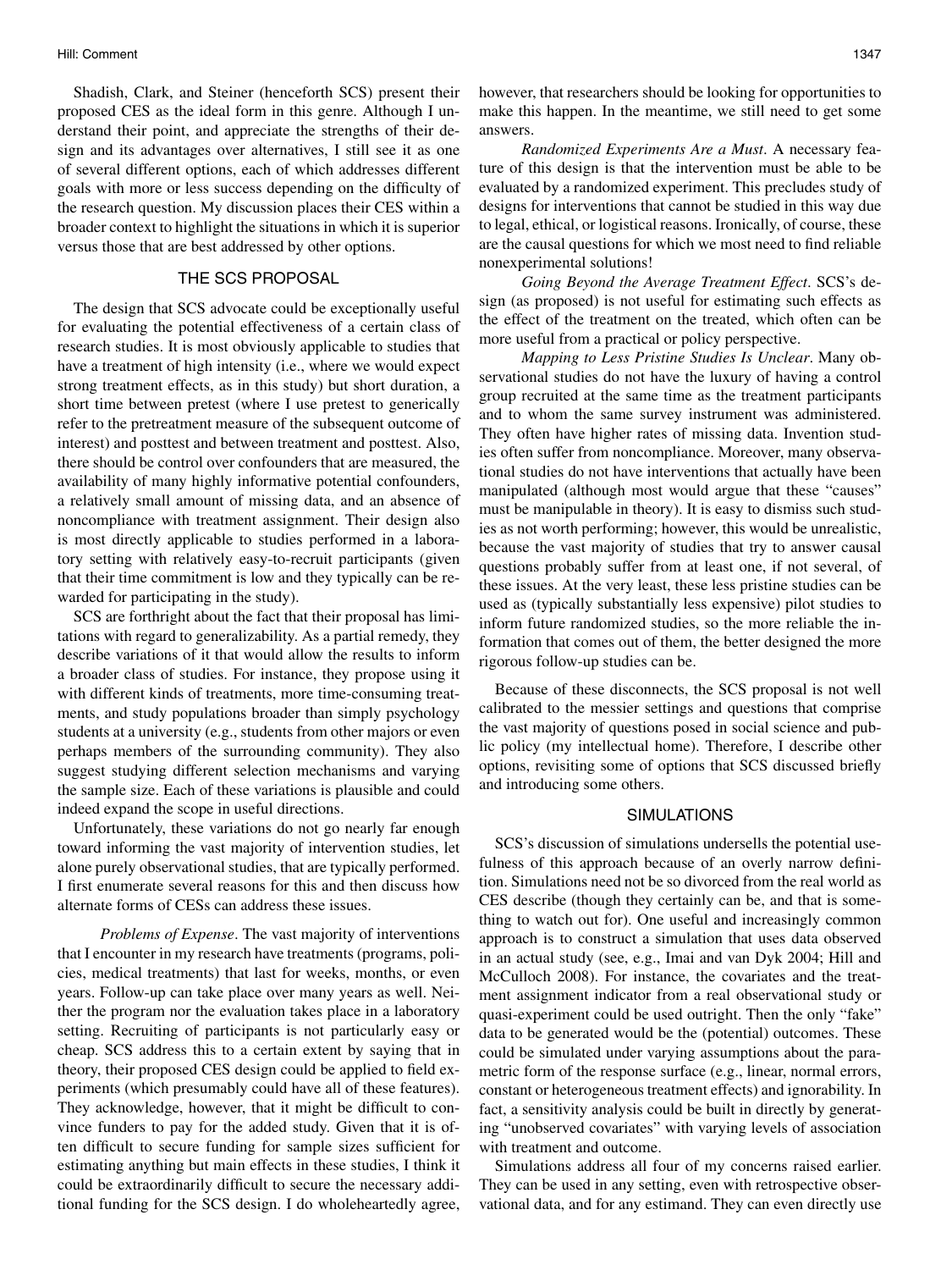the data from the specific study that one would like to inform. Simulations are a much lower-cost option; they do not require additional sample size study for an intervention study or even the gathering of new observational data. The fact that parametric forms must be specified for certain variables is a drawback in some regards; however, it allows for insight into a wider range of studies. Another drawback is that simulations cannot directly address the ignorability issue, however, they can address it indirectly through sensitivity analyses.

## CONSTRUCTED OBSERVATIONAL STUDIES

I use the term "constructed observational studies" to refer to what SCS call the "single-study" approach because it is more evocative of what is actually being created. (As a side note, these studies sometimes combine elements from more than one study so the term "single-study" might be misleading.) Constructed observational studies are created using randomized experiments, and thus also automatically suffer from the second weakness described earlier. SCS rightly point out that these studies also can suffer from the weakness that they "confound assignment method with other study features," which may make it more complicated to figure out what went wrong when the estimates do not line up (though see below for examples of constructed observational studies for which these criticisms are less valid). However I would argue that these weaknesses can often be offset by other strengths.

First, at a practical level, constructed observational studies may be a more reasonable alternative logistically and financially, thus addressing the first concern. But this is not just an issue of convenience. Constructed observational studies have the capacity to create a closer mapping between the CES and the types of studies that are capable of being carried out; this addresses some of the issues raised earlier. I illustrate with a few examples.

The first constructed observational study performed (to my knowledge) used data from a large field experiment called National Supported Work (LaLonde 1986). Here the treatment was a job training program that targeted disadvantaged young men. This program lasted 12 to 18 months, and follow-up took place over several years. Nonexperimental control groups were constructed using the PSID and CPS, an approach that SCS criticize due to the lack of connection with the original study; for instance, the controls were pulled from different locations and had different survey instruments. Clearly, this is not an ideal observational study design. But one of the motivations for this design was that it reflected (and thus was highly relevant for) the types of comparison group observational studies being used to evaluate job training (and similar) programs at the time. This study is becoming a classic, and the data have been used in several studies to explore the effectiveness of a range of different methodological approaches (Dehejia and Wahba 1999; Diamond and Sekhon 2008; Hill and McCulloch 2008).

The Infant Health and Development Program (IHDP) was an intervention that targeted low birth weight and premature children and provided them with such services as home visits and intensive child care in the first few years of life. Followup assessments were administered at treatment end (age 3) as well as 2, 4, and even 15 years posttreatment. Because the program started at birth, no pretests (i.e., pretreatment versions of the cognitive outcome measures) were available. This study has been used to form different kinds of constructed observational studies (Hill, Reiter, and Zanutto 2004) and simulations (Hill and McCulloch 2008). But one such CES avoids some of the pitfalls highlighted by SCS because it uses only IHDP participants (no other observational data are used) who thus were subject to the same eligibility criteria, general study conditions and time frame, and even the same survey and testing instruments. The trick used here to construct the observational study was to delete a nonrandom portion of the treatment group (in this case, children with African-American mothers) and delete the ethnicity identifier. This constructed study can be used to try to identify the treatment effect either for the remaining treatment children (using the full control group as a comparison group) or for the full control group (using the remaining treatment children as the comparison group). This strategy also has the advantage of being able to be used to replicate either a situation in which there is known to be full overlap in the covariate distributions, because of the initial randomization (when estimating the treatment effect for the remaining treated children) or the reverse (when estimating the treatment effect for the full control group). It has the disadvantage that the "treatment assignment mechanism" that has been created does not map to the true treatment intervention.

Another strategy that can work entirely within the confines of one randomized experiment was performed using a large multisite, multiperiod randomized evaluation of welfare-to-work programs (Bloom, Michalopoulos, Hill, and Lei 2002). In this case researchers attempted to identify treatment effects for treated cohorts (defined by time and location) using control cohorts from other time periods and locations. This design may be more effective in situations where the program and outcomes of interest (here earnings) are not themselves so location- (i.e., labor market) and time-sensitive.

An example of a constructed observational design variant that directly targets the effect of the treatment on those who chose to participate can be found in a study that makes use of a randomized "get-out-the-vote" field experiment (Arceneaux, Gerber, and Green 2006). The constraints that existed in the initial randomized design (i.e., treatment implementation that eliminated the possibility of access among the controls and made the exclusion restriction more plausible) provided evidence that an instrumental variables analysis could yield a valid estimate of the effect of the treatment on those who chose to participate. This particular study was weakened by an insufficiently strong set of measured confounders to support ignorability, but the design could be useful in future studies. Given that this design also requires identification of an instrumental variables estimate, it should be used only in highly controlled experimental settings. For instance, Piekes, Moreno, and Orzol (2008) used a similar design, but in a far less pristine situation where exclusion was not assured, making it difficult to know how to interpret the results.

## VARIATIONS ON THE DRPT THEME

One topic that SCS do not address is the potential for interest in estimands other than the average treatment effect (ATE),  $E[Y(1) - Y(0)]$ . Consider the situation in which we are most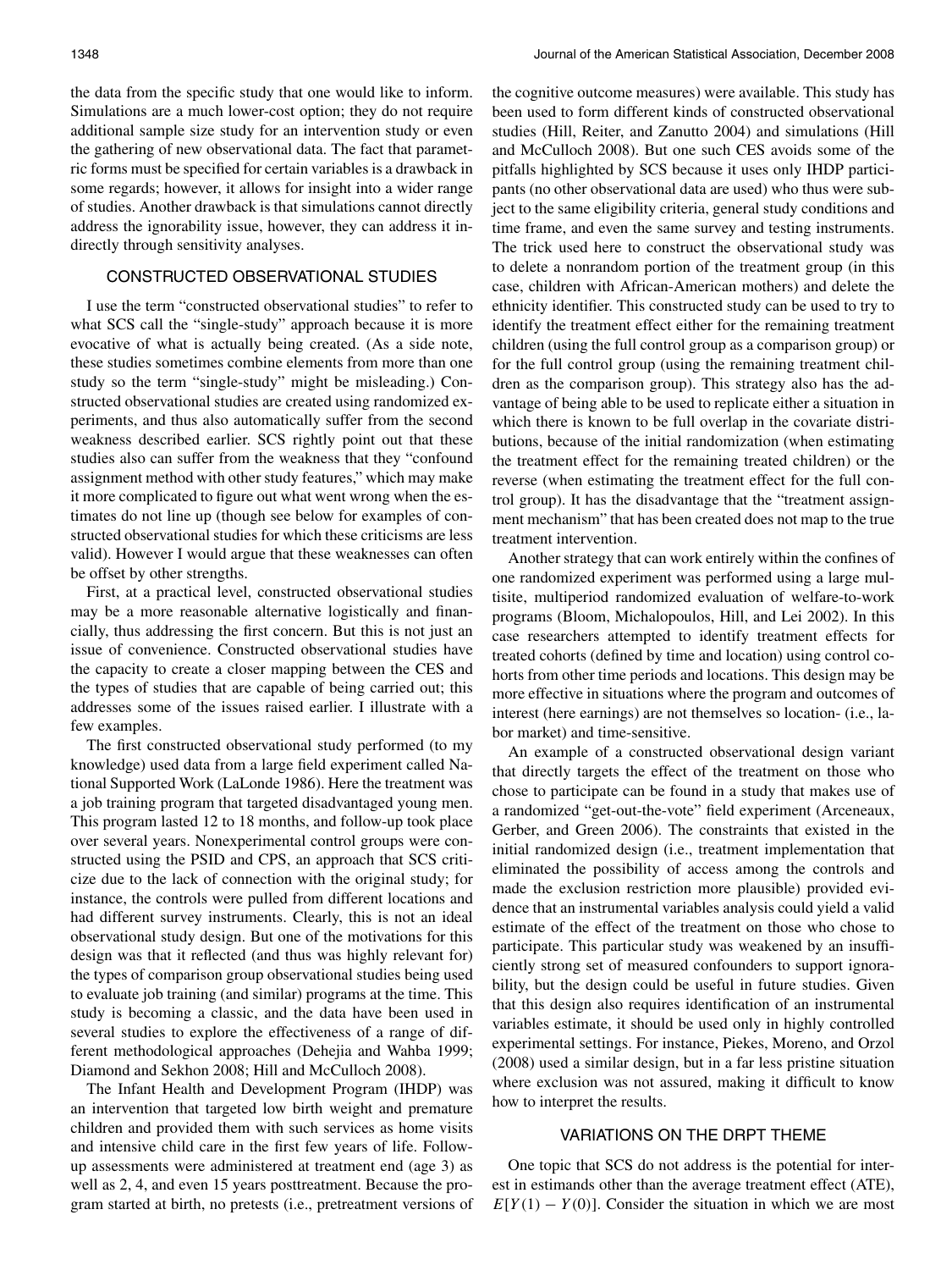interested in identifying the effects of an intervention on people who will voluntarily elect to participate in it. Here the estimate of interest is the effect of the treatment on the treated,  $E[Y(1) - Y(0)|Z = 1]$ , which is equal to the ATE only if treatment effects are additive (or in degenerate cases in which there is perfect bias cancellation).

The CES that SCS propose does not directly inform this question. An alternate but related design could be created that would do this. First, ask the CES participants to choose a treatment (with the knowledge, for ethical purposes, that there are a limited number of slots and so not everyone will be able to get their desired treatment). Then a subset of those who chose the treatment could be used to create a randomized study (within which a random proportion of the participants would not be given access to the treatment) and the rest of those who chose the treatment, along with those who did not choose the treatment, would remain in the quasi-experiment. This might require larger sample sizes than needed for the SCS design.

Critics could argue that participating in an experiment in which one is told up front to make a choice that may not be fulfilled may create a different experience, and thus a different treatment effect, than simply choosing to participate in a program or not. This is possible, although many programs have waiting list, so this is not such an unnatural situation. Moreover, the CES that SCS propose is not immune to such arguments; for instance, there might be a difference in the CES that SCS advocate in the motivation levels between those who were assigned to their treatment and those who were given their choice. Indeed, by definition, it will always be impossible to completely replicate the observational design of interest in the form of a randomized experiment, so we have to pick our battles.

## RECONCILING A DISTINCT OBSERVATIONAL STUDY AND RANDOMIZED EXPERIMENT

Another potentially useful exercise is to try to reconcile the differential findings of a completely distinct observational study and randomized experiment. I provide a somewhat simplified description of a current example that has sparked a good deal of controversy. (For a more detailed description, see Hernan et al. 2008.) This research examines the substantial and important differences between the effects of estrogen-progestin hormone replacement therapy (HRT) on coronary heart disease estimated in two different high-profile studies. The Nurses Health Study (NHS), an observational study, found beneficial effects of HRT on coronary heart disease; however, the Women's Health Initiative (WHI), a randomized experiment designed to investigate this problem, found harmful effects. This example has been used for the past few years as a cautionary tale for why we should not trust the results from observational studies. (See, e.g., Taubes 2007, where it was the key motivating anecdote.)

But researchers who looked more closely at these two studies found several important differences between them (Hernan et al. 2008). For instance, the populations in each study were noticeably different in several important respects. As an example, NHS participants at baseline had experienced menopause more recently than the WHI participants at time of hormone initiation. Equally important, there was a crucial difference in what was being estimated. The NHS made comparisons between current HRT users and never users. (This can be considered a form

of treatment on treated analysis.) The WHI, on the other hand, randomly assigned postmenopausal women to HRT or placebo and then made comparisons between these groups *as assigned*, regardless of whether those assigned to the HRT arm continued to receive the treatment or whether those assigned to the non-HRT continued to abstain. In other words, in the WHI, an intention-to-treat analysis was performed.

To create comparability, the researchers limited the NHS sample to those who initiated use of HRT at baseline and those with no hormone use at baseline. Other differences between the groups were adjusted for through inverse probability of treatment weighting. Once these differences were accounted for, the results between the two studies were quite similar (Hernan et al. 2008). As in constructed observational studies (of which this might be viewed as a special case), we cannot know whether convergence of estimates in scenarios such as this necessarily implies that the observational study was sufficient to estimate causal effects (or that a similar one would be in the future), but the results are suggestive.

The reverse move toward comparability also could have been performed (and indeed in subsequent work that has yet to be published, this same research team has done just that). That is, one could try to create comparability between the adherenceadjusted effect from the randomized experiment and the effect of the treatment on the treated in the observational study.

## META–ANALYSIS

SCS may have oversold meta-analysis. At one logical extreme, surely combining the results of 100 poorly done studies will only lead one to be overconfident in the wrong answers that were obtained. But even if each of these studies were extremely well done and could be counted on to estimate a causal effect, each would likely be estimating causal effects for a different population. Thus, even combining results from 100 well-done studies may not help elucidate much of anything.

#### MISSING DATA AND NONCOMPLIANCE

As a final note on missing data and noncompliance, SCS promote the full participation rate and near lack of outcome missing data as strengths of this study and advocate for mimicking these features. But this is not a realistic goal for the vast majority of studies that exist. Researchers and program evaluation firms have been struggling for years to decrease missing data rates in studies, but it is practically impossible to get even 90% response rates over time. Regarding noncompliance, from a practical perspective, it is unclear that we want to encourage or force full compliance in these sorts of studies unless the "real-world" analog (program or policy) similarly will force compliance.

#### **CONCLUSION**

In conclusion, I want to emphasize my respect for this article's focus on using both a reasonable observational study and an extremely well-calibrated CES to evaluate its usefulness. In contrast to SCS's approach, sometimes it seems that researchers are so concerned with not appearing to overly advantage a particular observational method that they neglect to make reasonable choices regarding how to perform the observational study and thus doom it from the beginning. Although I understand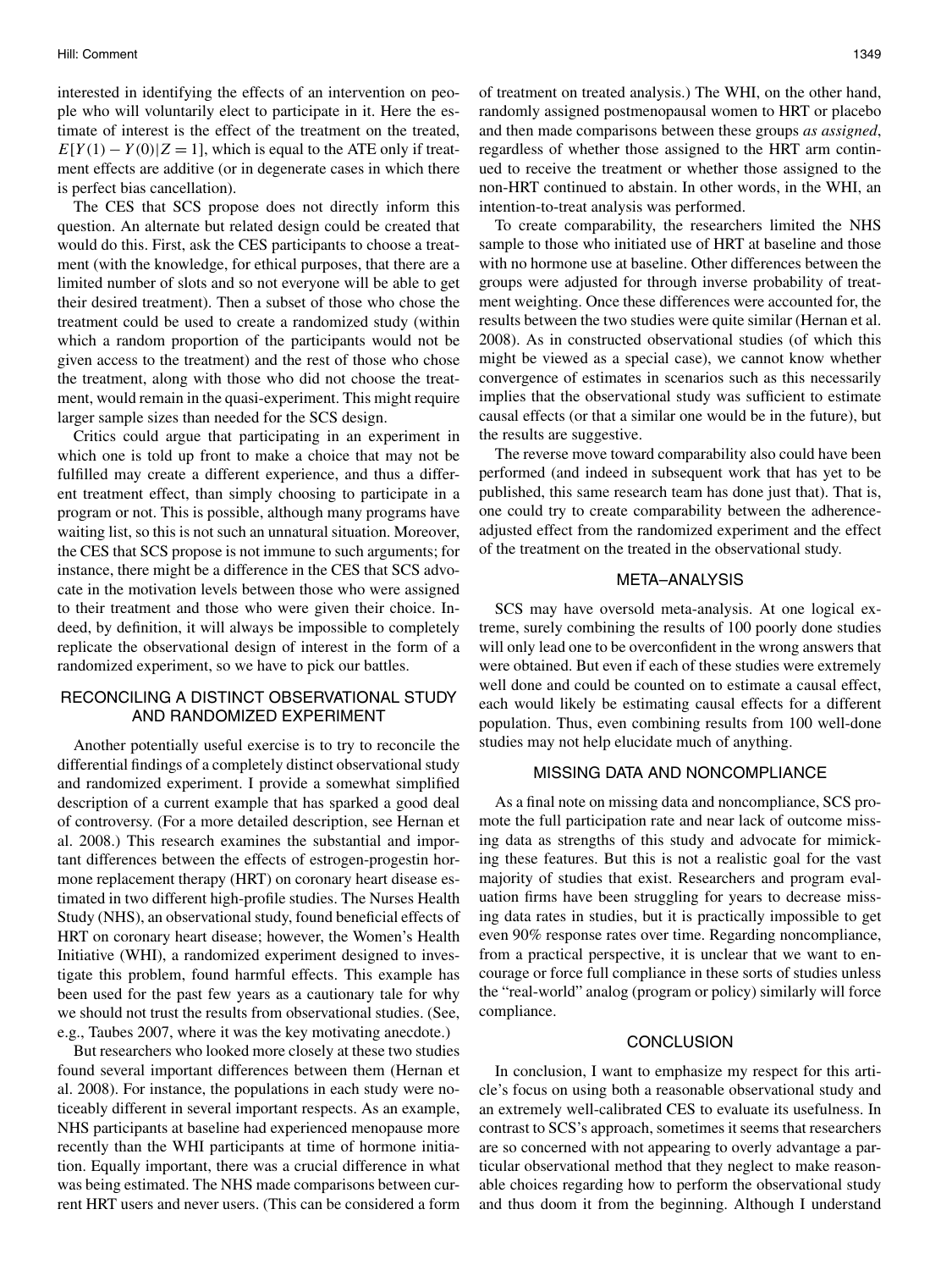the need to enter such projects with a good deal of healthy skepticism about the capacity of observational studies, failing to struggle to make the observational study work does not help us figure out under what circumstances we might actually be able to get one to work. Full disclosure always can be achieved by apprising the reader about the paths that did not succeed.

The debate over the article of Dehejia and Wahba (1999, henceforth DW) using the National Supported Work (NSW) constructed observational study is emblematic of this struggle. The initial work was positive toward propensity scores approaches. The article was severely criticized, but most (if not all) of the arguments rested on analysis choices that would not be supported by the propensity score literature (e.g., choosing a propensity score model without checking balance on the sample for which it was used) or that made ignorability implausible. With regard to the latter, a primary criticism of the article was that DW used only a select sample of the NSW data set within which propensity score–based treatment effect estimates are much more stable (Smith and Todd 2005). However, DW chose this sample because of the well-known phenomenon in labor economics (sometimes referred to as the "Ashenfelter dip") that individuals who participate in job training programs tend to experience a "dip" in earnings just before entering, and thus it is not sufficient to control for only one period of pretreatment earnings when evaluating job training programs (Ashenfelter 1978). Because DW are labor economists, they took this advice seriously and restricted their sample to those participants for whom two periods of pretreatment earnings were observed. By following good practice, they ended up with a sample that indeed is fairly insensitive to propensity score specification. As punishment for following good practice, they were accused of trying to unfairly favor propensity score matching. A positive outcome of the debate, however, is that in a reply, Dehejia (2005) provided many new analyses (including on the broader data set) and more fully explored when we might expect the method to break down.

A related point is that it would be helpful when methods appear to "succeed" that the authors try to determine what conditions appear to have been most important for that outcome. SCS's design largely eliminates explanations beyond a failure to satisfy ignorability. But within that realm, they explore choices of covariate sets (though arguably they could have done more on this front). Moreover, when a CES demonstrates that an observational study "fails," it would be helpful if rather than simply being sold as a "cautionary tale," the researchers were to fully explore where the breakdown may have occurred. In this regard, the CES that SCS propose narrows the range of choices, which is a definite strength of the approach

I hope that SCS's article motivates equally compelling additional research in this area.

#### ADDITIONAL REFERENCES

- Arceneaux, K., Gerber, A. S., and Green, D. P. (2006), "Comparing Experimental and Matching Methods Using a Large-Scale Voter Mobilization Experiment," *Political Analysis*, 14, 37–62.
- Ashenfelter, O. (1978), "Estimating the Effect of Training Programs on Earnings," *Review of Economics and Statistics*, 6, 47–57.
- Dehejia, R. (2005), "Practical Propensity Score Matching: A Reply to Smith and Todd," *Journal of Econometrics*, 125, 355–364.
- Diamond, A., and Sekhon, J. (2008), "Genetic Matching for Estimating Causal Effects: A General Multivariate Matching Method for Achieving Balance in Observational Studies," technical report, U.C. Berkeley, Dept. Political Science.
- Hernan, M., Alonso, A., Logan, R., Grodstein, F., Michels, K. B., Willett, W. C., Manson, J. E., and Robins, J. M. (2008), "Observational Studies Analyzed Like Randomized Experiments: An Application to Postmenopausal Hormone Therapy and Coronary Heart Disease," *Epidemiology*, 19, 766–779.
- Hill, J. L., and McCulloch, R. E. (2008), "Bayesian Nonparametric Modeling for Causal Inference," technical report, New York University, Steinhardt, Dept. Humanities and Social Sciences.
- Hill, J., and Reiter, J. (2006), "Interval Estimation for Treatment Effects Using Propensity Score Matching," *Statistics in Medicine*, 25, 2230–2256.
- Imai, K., and van Dyk, D. (2004), "Causal Inference With General Treatment Regimes: Generalizing the Propensity Score," *Journal of the American Statistical Association*, 99, 854–866.
- LaLonde, R. (1986), "Evalauting the Evalautions of Training Programs," *American Economic Review*, 76, 604–620.
- Piekes, D. N., Moreno, L., and Orzol, S. M. (2008), "Propensity Score Matching: A Note of Caution for Evaluators of Social Programs," *The American Statistician*, 62, 222–231.
- Smith, J., and Todd, P. (2005), "Does Matching Overcome LaLonde's Critique of Nonexperimental Estimators?" *Journal of Econometrics*, 125, 305–353.
- Taubes, G. (2007), "Do We Really Know What Makes Us Healthy?" *New York Times Magazine*, September 16.

## **Comment: The Design and Analysis of Gold Standard Randomized Experiments**

Donald B. RUBIN

To start, I must congratulate the authors of Shadish, Clark, and Steiner (henceforth SCS) for contributing this very stimulating article for discussion. The article is important for the

ideas that it presents, but even more important for the implicit questions that it raises but does not actually address. Here I focus on only one such question, one that I think other discussants will not address but has broad implications: How should we design and analyze randomized experiments whose answers will be used as gold standards for assessing competitive methods of

Donald B. Rubin is Professor, Department of Statistics, Harvard University, Cambridge, MA 02138 (E-mail: *rubin@stat.harvard.edu*). Thanks are due to Cassandra Wolos for performing the repeated propensity score estimations and diagnostics that are referenced in this discussion. Thanks also are due to Elizabeth Zell for her repeated careful readings of the discussion and very helpful comments. This work was supported in part by National Science Foundation grant SES 0550887 and by National Institutes of Health grant R01 DA023879-  $01$ .

**<sup>© 2008</sup> American Statistical Association Journal of the American Statistical Association December 2008, Vol. 103, No. 484, Applications and Case Studies DOI 10.1198/016214508000001011**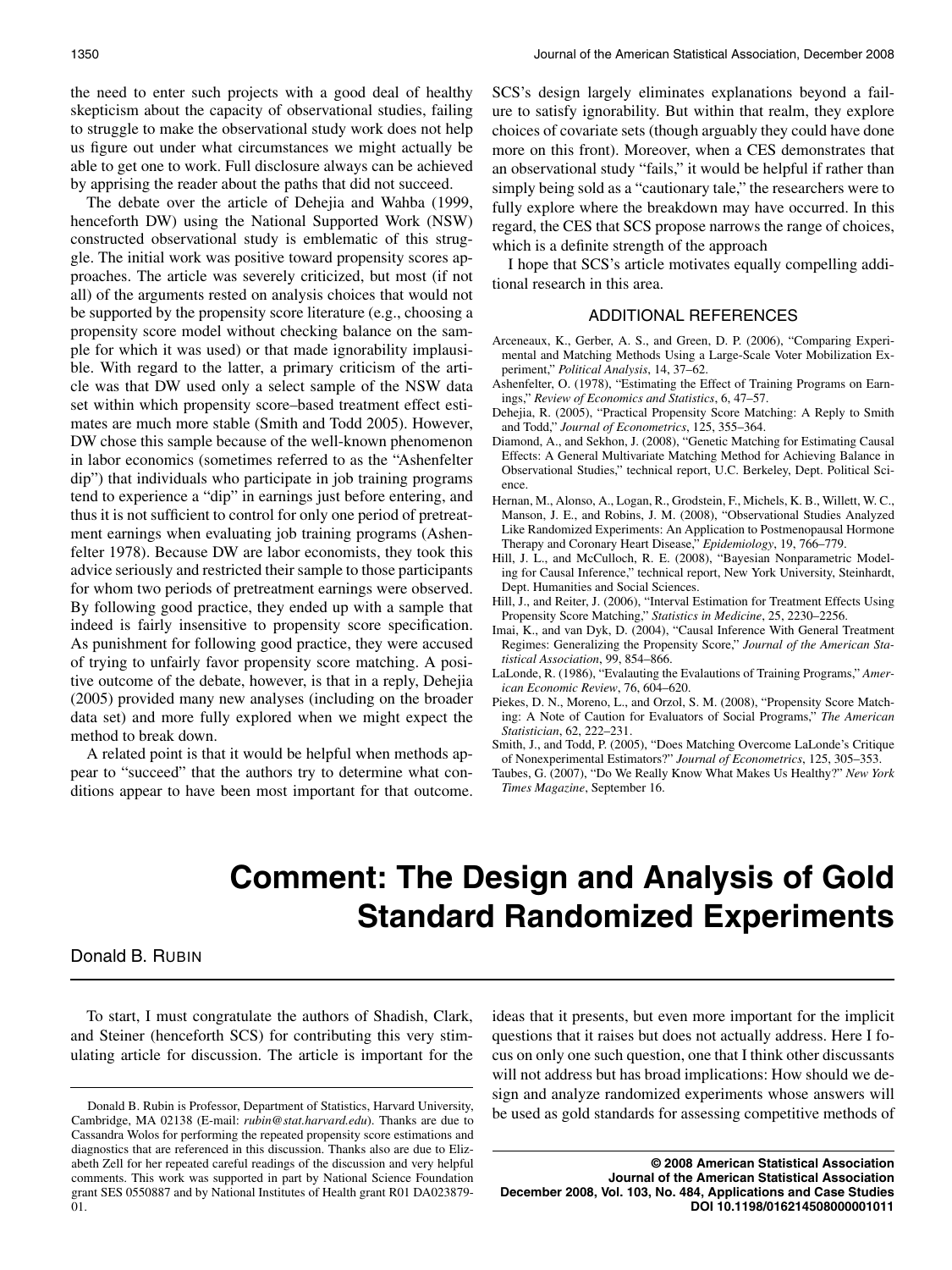dealing with data from presumably parallel observational studies, such as the doubly randomized preference trial (DRPT) of SCS? I think that the current common practice is not generally good enough.

## 1. COVARIATES AND THEIR USE IN GOLD STANDARD EXPERIMENTS

Gold standard randomized experiments must be designed to collect extensive covariate information, *X*, for two principal reasons. First, the *X* data should include information that could be used to help make treatment decisions in parallel observational studies, because these *X*'s (if plausibly related to the outcomes) must be available to ensure the approximate ignorability of the assignment mechanisms in the observational studies; more on this point in Section 6. Second, the *X* data should include covariates thought to be prognostically related to important outcomes, to ensure that random imbalances in their distributions have not distorted the results of the randomized experiments. Of course, we rarely can be entirely confident in practice that the collected covariates fully satisfy these criteria, but when designing gold standard experiments, we should try to be so.

SCS included an extensive collection of covariates, but they did not use them in design as effectively as they might have, in either the initial random assignment of units into the randomized experiment versus the observational study or the subsequent random assignment into the mathematics arm or the vocabulary arm. Evidentially, SCS essentially relied on complete randomization (with some blocking in time) to balance covariates, rather than using randomized blocks or some other design technique for increasing precision, that is, for reducing conditional biases due to random covariate imbalances. For gold standard answers, complete randomization may not be good enough, except for point estimation in very large experiments.

## 2. A RECREATED DBR, WGC, RAF STORY CONCERNING RERANDOMIZING

This issue stimulates an old memory of a question that I asked my PhD advisor, Bill Cochran (WGC), in the late 1960s: What was his advice if, in a randomized experiment, the chosen randomized allocation exhibited substantial imbalance on a prognostically important baseline covariate? According to my memory, his reply had two layers: (1) WGC: Why didn't you block on that variable?; DBR: Well, there were many baseline covariates, and the correct blocking wasn't obvious; and I was lazy at that time; and (2) WGC: This is a question that I (WGC) once asked Fisher (RAF), and RAF's reply was unequivocal. Recreated (hearsay via WGC) RAF: Of course, if the experiment had not been started, I would rerandomize. My memory is that RAF's reported (via WGC) answer continued with something like the following: The standard analysis of the resulting data would understate the true precision, but would not be misleading, especially if one applied ANCOVA with the offending covariate to analyze the rerandomized data set.

I still believe that this old advice is sound. If a randomized allocation likely will lead to an imprecise result (i.e., the allocation is one with substantial potential for conditional bias given the observed values of covariates), then one should rerandomize. Of course, with many baseline covariates, this implicit advice was difficult to implement decades ago, because it effectively called for analyses of many covariates, their interactions, and other nonlinear terms, but it has become much easier to implement with currently available computational power. Because no outcome data are available at this stage, it is impossible to bias intentionally the subsequent results toward any conclusion by such rerandomizations that achieve better multivariate balance on prognostically plausible covariates.

My view is that if diagnostics, such as those based on propensity score analyses, suggest that important imbalances exist, rerandomize, and continue to do so until satisfied, and record reasons for discarded randomizations. If the covariates are numerous relative to the size of samples, and especially if certain covariate values are rare, then judgment will be needed to assess which trade-offs should be made. For instance, large imbalances in prognostically dubious covariates, such as higher-order interactions that are illogical, should be judged as less important than smaller imbalances in prognostically important covariates.

Such random imbalances do occur with the SCS data. For example, the *t* statistic for baseline "college grade point average (CGPA)" between the experimental and observational study arms approaches −2*.*6, those for "like math" and "number of math courses" are both more negative than  $-2$ , and for the interaction of "agreeableness" and CGPA, it is nearly −3*.*3. Moreover, for the rare event of being married, the proportion in the observational study arm is nearly 8%, more than twice that in the experimental arm (only 3%). Of course, these large differences were found after the examination of many covariate differences, but their existence cannot be denied. Would we have been more comfortable when comparing the answers from the experimental and observational study arms if these baseline differences had not been present because they were controlled in the design? I think that the answer is "yes."

For more examples of such random imbalances, in the SCS randomized arm there are more than twice the proportion of males with mathematics-intensive majors in the vocabulary arm (14*/*116; 12.1%) than in the mathematics arm (7*/*119; 5.9%). Does this suggest that the vocabulary arm has the potential to show more positive estimated effects on the math tests relative to the mathematics arm? Would we have been more comfortable with a different randomization, especially because (not surprisingly) various covariates and interactions have *t*-statistics around 2 in absolute value (e.g., the vocabulary arm appears more emotional at baseline than the mathematics arm)? Again, I think that the answers are "yes."

#### 3. DESIGN AFTER ASSIGNMENTS

Now suppose that we have completed random assignments for all units and that we do not have the opportunity for altering these assignments. Should we attempt through design (i.e., without access to any outcome data) to control for observed random imbalances in covariate distributions between treatment groups, such as observed in the SCS data? I believe that the answer to this question is also "yes." My view is that when striving for gold standard answers, either because they must play that role for comparison with other answers (as in SCS) or because they are regarded as providing the definitive answers to important questions (as, e.g., with planned definitive medical trials), such postrandomization design efforts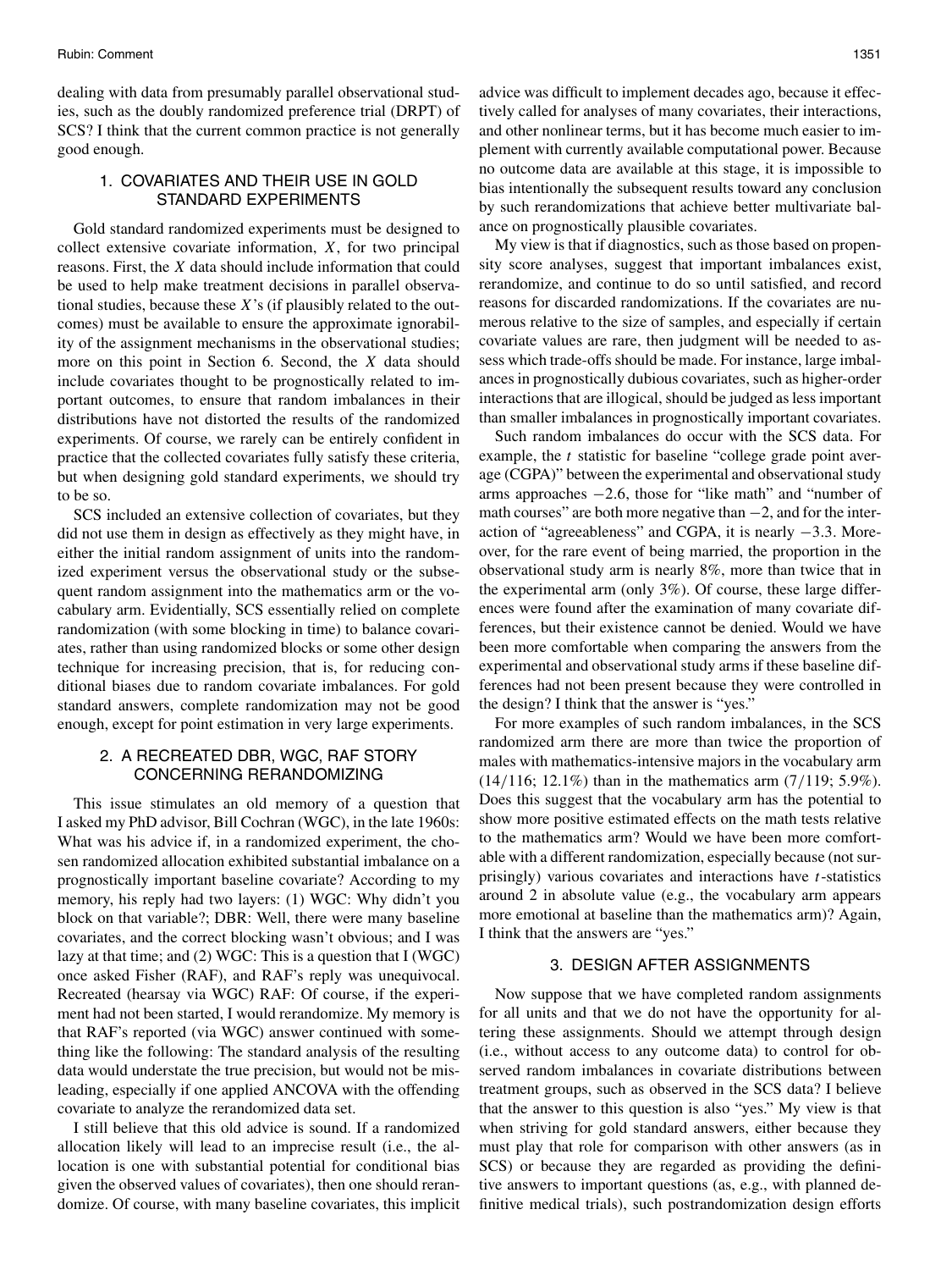are nearly always wise. That is, we should be convinced that gold standard answers would not be materially altered had the trial been either a randomized block that ensured balance on prognostically important covariates or a rerandomized design that avoided such chance imbalances, rather than a completely randomized trial. The only current general methodology for achieving such balance with many covariates through design is the class of propensity score techniques—particularly, in this situation, repeated propensity score subclassifications, followed by diagnostic assessments. I strongly advocate their use for the postassignment (but pre-outcome data) design of those randomized trials to be used for creating gold standard answers.

#### 4. ATTENDANT ISSUES

Of course, many issues are associated with the application of such methods. Critical among these is the choice of diagnostic techniques to use to assess overall balance among treatment groups. Previously, Paul Rosenbaum and I offered some diagnostic advice for use with subclassification (Rosenbaum and Rubin 1984), and I offered some other advice (Rubin 2001) for matching and subclassification. SCS use both types of diagnostics. Different, but generally consistent methods, are suggested by Imbens and Rubin (2008) for matching and subclassification. Other diagnostics (Wolos and Rubin 2008) involve "Love" plots (Ahmed et al. 2006) in the context of a large randomized trial in South Africa serving a gold standard for a medical intervention (Zell et al. 2007). As noted earlier, scientific judgment will always be needed to assess trade-offs, and having a variety of outcome-free diagnostics available to help assess balance is obviously beneficial. In contrast to the focus here on diagnostics in the design phase, most of the diagnostic assessments of SCS are based on outcome analyses.

Another attendant issues is whether to restrict inferences in the randomized experiment to subgroups of units that are represented in both randomized arms, if the propensity score analyses and diagnostics reveal that there are units in one arm that are unrepresented in the other. In the SCS database, it seems that only relatively contrived definitions of imbalance lead to the conclusion of lack of adequate overlap in either of the randomized experiments.

## 5. ANALYSES IN CONDITIONALLY BALANCED RANDOMIZED EXPERIMENTS

Suppose that, by design, in the senses conveyed in Sections 2, 3, and 4, we have achieved balanced treatment arms with respect to multivariate *X*, either overall (in the sense of Sec. 2) or within subclasses and strata (in the sense of Secs. 3 and 4), better balance than typically could be achieved by complete randomization. For simplicity, I call this a conditionally balanced experiment. Only now we can examine outcome data.

Should model-based adjustments for *X* (e.g., ANCOVA) be applied? Such adjustments, which should be carried out within the balanced groups separately (e.g., as referenced in SCS's table 1, row 4 for mathematics and vocabulary), will not change the point estimates much, because within the balanced groups, the distributions of the covariates are so similar—there are only small *X* differences for which to adjust. Nonetheless, it is still wise to apply those adjustments, because they typically do have

minor, but beneficial, effects on point estimation (see, e.g., Rubin and Thomas 2000) and possibly substantial positive effects on estimated (not true) precisions of the point estimates, and thus the adjustments sharpen the resulting gold-standard interval estimates. These increases in estimated precisions arise because, in a general sense, estimated sampling errors are based on the estimated residual variances of outcomes conditionally given *X* within subclasses and strata, rather than on the unconditional variances of outcomes within subclasses and strata.

Of critical importance, all gold standard outcome analyses must be specified *before* any final outcome data are examined. Ideally, the model-based analyses will be prespecified in the protocol for the study, but some analyses may need to be specified later in the design phase, after some remaining imbalances in important covariates are identified. In any case, issues of dealing with possible multiple outcome analyses must be addressed, but these issues are beyond the scope of this discussion.

## 6. THE AFFECT OF PROPENSITY SCORE ANALYSES IN THE OBSERVATIONAL STUDIES ON GOLD STANDARD ANSWERS FROM RANDOMIZED EXPERIMENTS

The design and analysis of observational studies ideally follows the template of the design and analysis of randomized experiments, as I have strongly advocated recently (Rubin 2001, 2007, 2008). Here I simply address one issue in the analysis of observational studies that (curiously in some sense) affects the definition of gold standard answers from randomized experiments.

In observational studies, some types of units are commonly excluded from final outcome analyses because they have no approximately matching counterparts in the other treatment arm. Such cases may be revealed by the same sort of propensity score analyses as described in Section 4, and they definitely do occur with SCS's data set. For example, in SCS's observational study arm, nearly 25% of the subjects do not have overlapping estimated propensity scores (according to a particular sequential definition), due in part to the covariates "like math" and "prefer literature" with *t* statistics between the mathematics and vocabulary arms of well over  $\pm 5$ . Of course, even when restricted to units with overlapping estimated propensity scores, such inferences for causal effects rely on the assumption of ignorable treatment assignment given *X* in the observational study arm of the experiment. This ignorability assumption seems plausible in SCS considering the extensive list of relevant *X*'s that they collected, but entirely implausible given just their "covariates of convenience."

When we restrict the observational study to a subset of units (typically to those with overlapping estimated propensity scores), how are we to compare the observational study's thusrestricted answers to the unrestricted gold standard answers from the randomized experiment? In the article, both inferences are implicitly unrestricted in that, in both, SCS's analyses attempt to generalize to all units in their data base, no matter what their *X* values, even though the data suggest that all units with certain values of *X* would, with probability approaching 1, choose only one type of training class. Because in the article the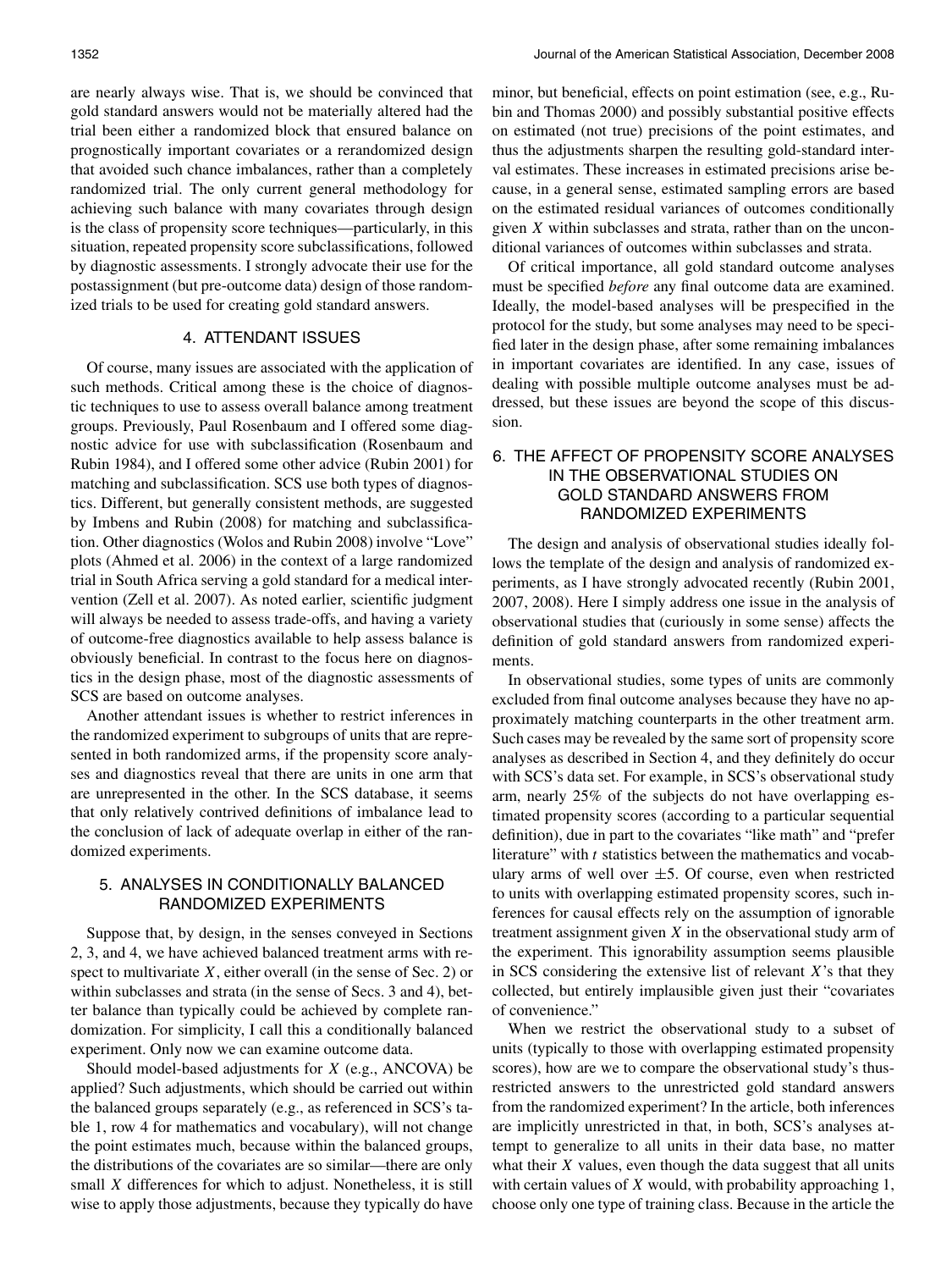same set of *X* variables is available in the randomized experiment as in the observational study, and because these arms differ only randomly, the same estimated propensity scores can be calculated in the experiment as in the observational study. That is, all units in the experimental arm have estimated propensity scores for choosing mathematics versus vocabulary if given the choice, based on their *X* values using the propensity score function estimated from the units in the observational study arm. These estimated propensity scores in the randomized experiment allow us to restrict inferences in the randomized experiment to those types of units (defined by *X*) who would have clearly positive chances of preferring either mathematics or vocabulary training, thereby allowing valid comparisons of the inferences from the randomized and the observational study arms.

## 7. DISCUSSION

In this brief discussion, I have focused on the design and analysis of gold standard randomized trials. I have emphasized the importance of collecting extensive baseline covariates, both to make inferences more precise in the experiments and to allow analyses making comparisons between observational studies and randomized experiments to be more valid. I also have emphasized the critical role of design for balancing covariates across randomized treatment arms, both before final assignments and after final assignments. Once outcome data are revealed, I argue that the use of model-based adjustments (e.g., ANCOVA) is desirable, but more for obtaining improved estimates of precision, and thereby gold standard interval estimates, than for altering gold standard point estimates. Throughout, I have ignored complicating issues such as missing data, noncompliance, and dropout. Although, these are critically important issues that merit attention, they are beyond the scope of this short discussion.

The authors and the editorial board of *JASA* must be thanked for their wisdom in bringing this stimulating article to the attention of *JASA*'s readers.

### ADDITIONAL REFERENCES

- Ahmed, A., Husain, A., Love, T., Gambassi, G., Dell'Italia, L., Fracis, G., Gheorghiade, M., Allman, R., Meleth, S., and Bourge, R. (2006), "Heart Failure, Chronic Diuretic Use, and Increase in Mortality and Hospitalization: An Observational Study Using Propensity Score Methods," *European Heart Journal*, 27, 1431–1439.
- Imbens, G., and Rubin, D. B. (2008), *Causal Inference in Statistics, and in the Social and Biomedical Sciences*, New York: Cambridge University Press.
- Rubin, D. B. (2001), "Estimating the Causal Effects of Smoking," *Statistics in Medicine*, 20, 1395–1414.
- (2007), "The Design versus the Analysis of Observational Studies for Causal Effects: Parallels With the Design of Randomized Trials," *Statistics in Medicine*, 26, 20–30.
- (2008), "For Objective Causal Inference, Design Trumps Analysis," *The Annals of Applied Statistics*, 2, 808–840.
- Rubin, D. B., and Thomas, S. N. (2000), "Combining Propensity Score Matching With Additional Adjustments for Prognostic Covariates," *Journal of the American Statistical Association*, 95, 573–585.
- Wolos, C., and Rubin, D. B. (2008), "A Propensity Score Analysis to Improve Covariate Balance in a Randomized Experiment: Reducing Bias in the Prevention of Perinatal Sepsis (POPS) Trial," Poster JSM.
- Zell, E. R., Kuwanda, M. L., Rubin, D. B., Cutland, C. L., Patel, R. M., Velaphi, S. C., Madhi, S. A., and Scharg, S. J. (2007), "Conducting and Analyzing a Single-Blind Clinical Trial in a Developing Country: Prevention of Perinatal Sepsis, Soweto, South Africa," *Proceedings of the International Statistical Institute, 56th Session* [CD–ROM].

# **Rejoinder**

## William R. SHADISH, M. H. CLARK, and Peter M. STEINER

We wish to thank Little, Long, and Lin (henceforth LLL), Hill, and Rubin for their thoughtful comments. It is gratifying that none of three commentaries had any fundamental concerns about our basic design. The three commentaries were largely orthogonal in focus, perhaps reflecting the divergent creativity that seems to characterize field experimentation today (Shadish and Cook 2009). Rubin suggests that we could have attended more closely to ensuring that the randomized experiment in our study was well balanced, as was the initial randomization to random or nonrandom assignment. These comments are sufficiently compelling that little rejoinder is needed. Time constraints on submitting this rejoinder prevent us from reporting the results of Rubin's recommended reanalysis of our data here,

but we will do so in the foreseeable future. We make only one minor point here: Rubin stated that when he reanalyzed our data, "nearly 25% of the subjects do not have overlapping estimated propensity scores." Using our propensity scores, which differ from those estimated by Rubin, but using his sequential approach to discard nonoverlapping subjects, we find that only 9% of cases lack overlap. This illustrates that at least some of the decisions in a propensity score analysis are a matter of judgment to some extent, and much systematization of those decisions remains to be done. This requires continued research into the qualities that propensity score analyses need to be optimal.

But Rubin's recommendations for attending to balance in all of the randomizations involved in such studies are important not just for our study, but also for all researchers who compare results from nonrandomized and randomized experiments, whether the latter are called hybrid designs, doubly randomized preference designs, confirmatory evaluation studies, or singlestudy approaches. To the best of our knowledge, none of those

**© 2008 American Statistical Association Journal of the American Statistical Association December 2008, Vol. 103, No. 484, Applications and Case Studies DOI 10.1198/016214508000001020**

William R. Shadish is Professor, Psychological Sciences Section, School of Social Sciences, Humanities, and Arts, University of California, Merced, CA 95344 (E-mail: *wshadish@ucmerced.edu*). M. H. Clark is Assistant Professor of Psychology, Department of Psychology, Southern Illinois University, Carbondale, IL 62901 (E-mail: *mhclark@siu.edu*). Peter M. Steiner is Assistant Professor, Institute for Advanced Studies, 1060 Vienna, Austria, and currently a Visiting Research Scholar at Northwestern University, Evanston, IL 60208 (E-mail: *steiner@ihs.ac.at*). Shadish and Steiner were supported in part by grant 0620-520-W315 from the Institute for Educational Sciences, U.S. Department of Education.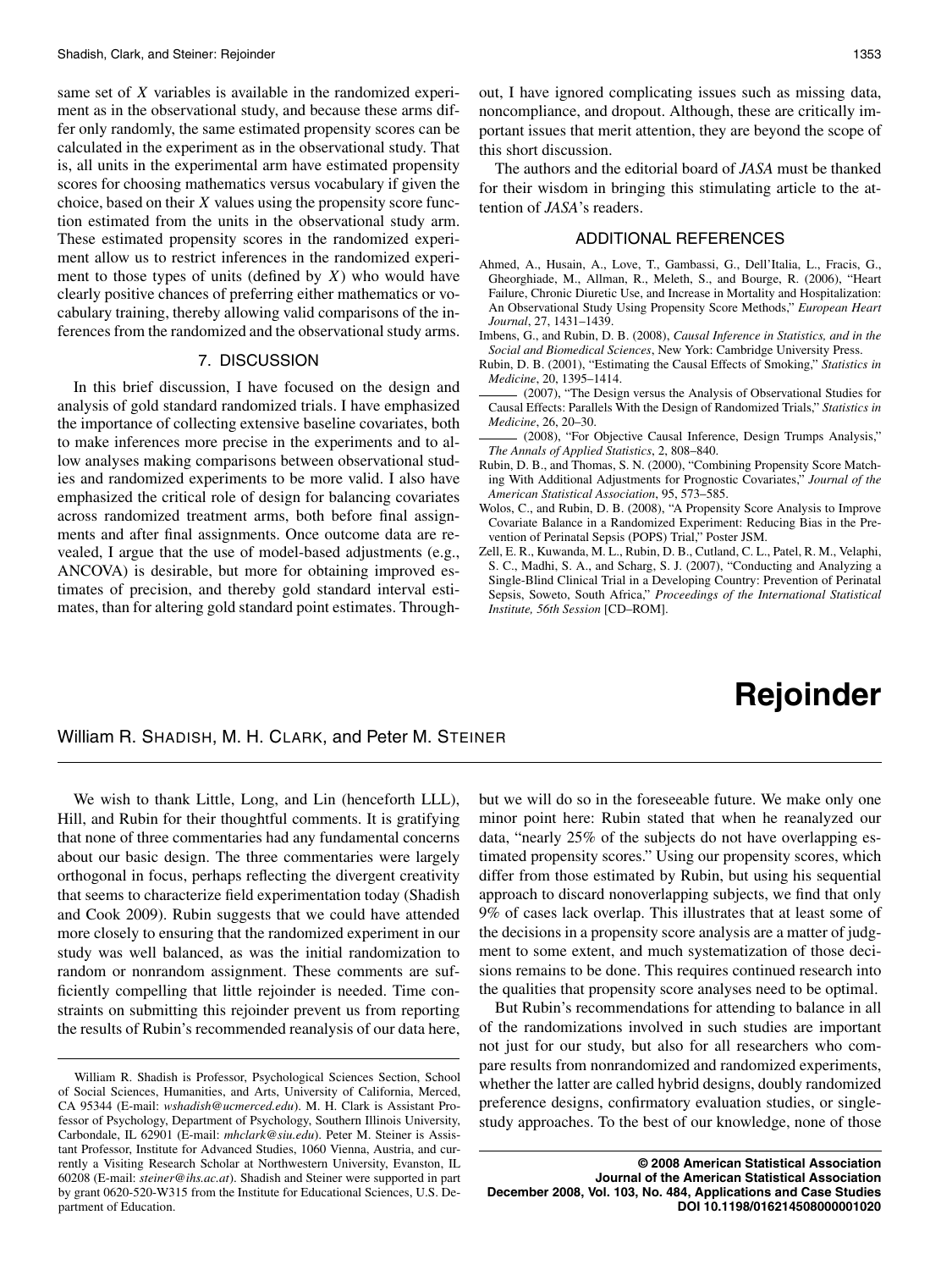studies has ever done the kind of statistical balancing that Rubin advocates. Their failure to do so calls into question whether the gold standard that has been used in all of these studies is 24 karat or some lesser degree of purity. Hill talks about the substantive importance of continuing to evaluate effect estimates from "less pristine" nonrandomized experiments. That may be true for some purposes, such as trying to provide the best possible answer to a substantive policy question given the available data. But if the goal is methodological, to determine whether there are quasi-experimental design and analysis practices that can well approximate results from randomized experiments, then tests in which either the randomized or the nonrandomized arms of the comparison are less than pristine are

inherently limited in their capacity to inform the issue (Cook,

Shadish, and Wong, 2008). LLL reanalyzed our data with their approach to estimating both the effects of treatment and the effects of preference for treatment. The results are intuitive, and, if we understand correctly, provide an estimate of the effects of treatment on the treated, rather than the average causal effect that we computed. It is very helpful to see that both estimates can be computed from our design. Of as much interest to us, however, is LLL's comment that "studies with hybrid designs can answer scientific questions that otherwise may not be answered from completely randomized studies, and they are of potential interest to funding agencies." In our original discussion, we stated that we were unsure how fundable a hybrid design might be. Hill is even more pessimistic about funding in her comment. But LLL might rightly respond that estimating the effects of treatment on those who would choose that treatment is of direct policy relevance, because policymakers rarely create interventions that force people to participate. We may be able to get the same estimate from an experiment that randomizes those who prefer a treatment to that treatment or no treatment, because all participants then have the same preference. But few policy-relevant randomized experiments use a no treatment control; rather, they compare treatments to one another, where differential preferences may well exist, and some participants will be randomized to the condition they did not prefer. If so, preference effects might be best estimated with a hybrid design, and so those designs may be more fundable than we guessed.

LLL also note that "the study of Janevic et al. (2003) illustrates that the DRPT design can be successfully implemented and yield meaningful results regarding treatment preference in a real setting," in contrast to our method, which they describe as a "classroom exercise." Hill makes similar points. We think the choice of the term "meaningful" is correct; we also read the reanalyses of Janevic et al. as making perfect conceptual sense. But besides being meaningful, the results also must be accurate. In the face of nontrivial attrition and partial treatment implementation in these real-world settings, being certain of this accuracy is much harder. We tend to not question accuracy when results seem both meaningful and in the direction we expect, as with the study of Janevic et al. When results contradict our expectations, however, the dilemma is posed more pointedly, as we discuss in more detail at the end of this rejoinder.

Hill provides with a thoughtful overview of the diverse ways in which we can compare randomized and nonrandomized experiments. From it, we learned much about the kinds of comparisons of randomized and nonrandomized experiments that have been or can be done. Indeed, we suspect there are many more possibilities than either she or we have recognized, and it is good to see an effort to gather, categorize, and critique them. In the process of her overview, Hill makes four claims worthy of reply. We reply to these claims first, and then return to the more important general issue that both Hill and LLL raise about the relative value of pristine versus real-world comparisons of randomized and nonrandomized experiments.

First, Hill says that "Shadish, Clark, and Steiner (henceforth SCS) present their proposed CES as the ideal form in this genre." What we actually said was that our "method is just one alternative with its own strengths and weaknesses compared with previous methods." We hope no other readers would confuse Hill's statement with ours. Second, Hill says that "the SCS design (as proposed) is not useful for estimating such effects as the effect of the treatment on the treated, which often can be more useful from a practical or policy perspective." Before reading LLL's comment, we would have thought so as well. But this may be wrong if LLL's analysis provides a treatment on the treated (TOT) estimate. Moreover, our design could be adapted to provide the TOT estimator in the way in which Hill described. Earlier this year we submitted a grant proposal to conduct a large-scale study that is nearly identical to what Hill describes (although the grant proposed was rejected). Third, Hill asserts that we could have done more to explore the role of covariate choice in the accuracy of adjustments to nonrandomized experiments. We are currently doing such explorations (Steiner, Cook, Shadish, and Clark 2008). Two preliminary results are salient, although this is necessarily an oversimplified summary of a complex manuscript that is still being revised. One preliminary result is that obtaining good balance on covariates is necessary but far from sufficient for bias reduction, similar to the near-perfect balance but very poor bias reduction that we got using predictors of convenience. The other preliminary result is that bias reduction seems to be proportional to the extent to which the covariate set correlates with treatment choice and outcome, at least in our data.

Fourth, Hill dismisses the use of meta-analysis, saying that "combining results from 100 well-done studies may not help elucidate much of anything" regarding the extent to which nonrandomized experiments can approximate results from randomized experiments. We disagree. On the one hand, it is true that meta-analysis is mostly a correlational enterprise, with limits on the extent to which one can ever know for certain that one has correctly captured all of the study-level confounds with the assignment method. Indeed, that fact was the motivation for us to design the current study after years of studying the issue with meta-analytic methods (e.g., Heinsman and Shadish 1996; Kownacki and Shadish 1999; Shadish, Matt, Navarro, and Phillips 2000; Shadish and Ragsdale 1996). On the other hand, the correlational nature of the less pristine observational studies that Hill describes may not be much better. Moreover, in a recent review of both the published meta-analyses just cited and some related unpublished work in the first author's laboratory (Shadish 2008), we repeatedly found several findings that are meaningful in the sense that LLL used the term to describe their analysis of the work of Janevic et al. (2003). These include the following: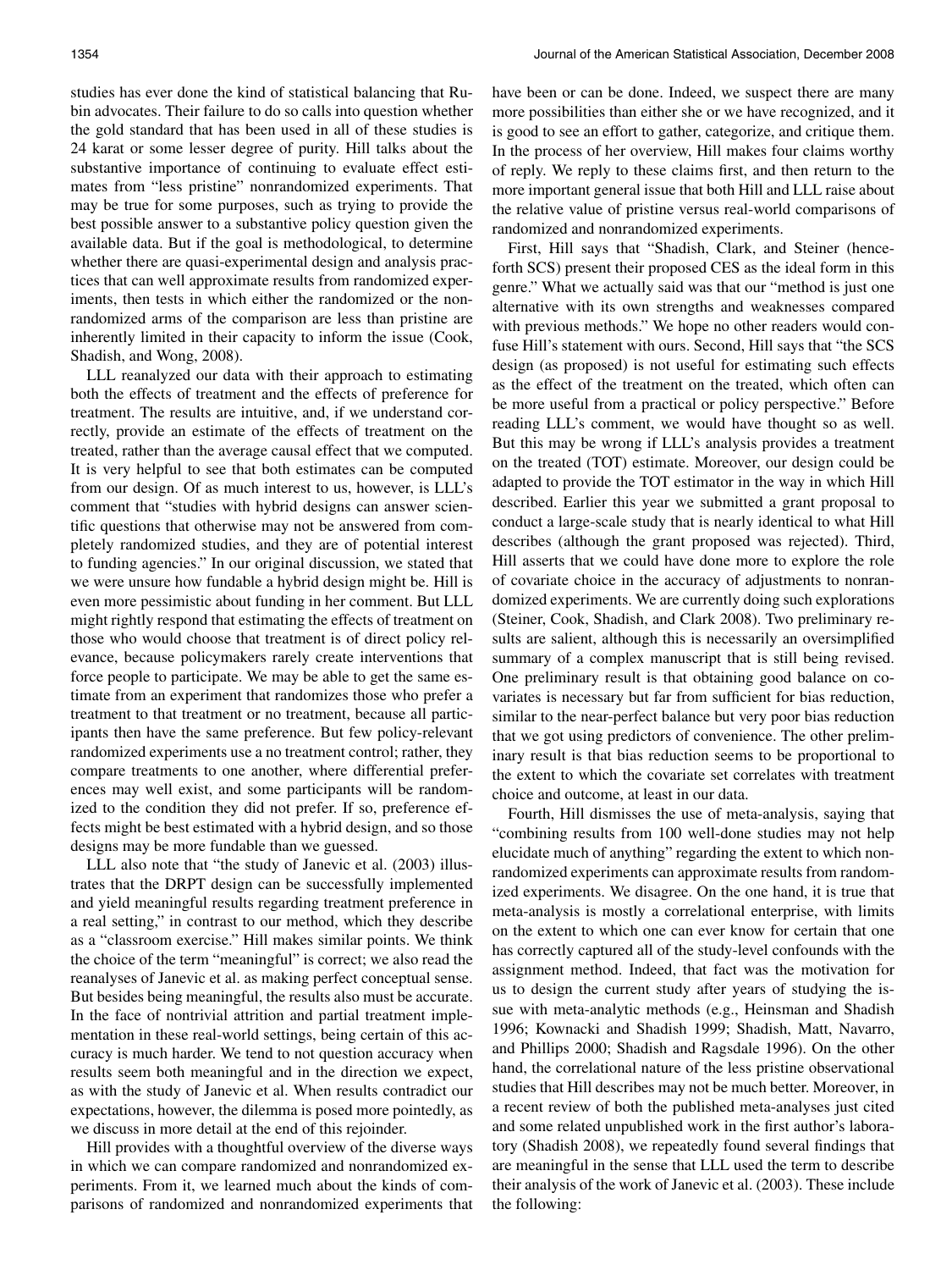- Nonrandomized experiments that allow participants to self-select into conditions tend to yield less accurate results than those where nonrandomized selection is controlled by someone other than the participant.
- A standardized mean difference statistic calculated on pretest covariates related to outcome provides a plausible measure of the amount of selection bias in nonrandomized experiments.
- If nonrandomized experiments are conducted similar to randomized experiments in all aspects except assignment method, their results tend to be similar. Particularly important design features are using control groups from the same location and with the same substantive characteristics as the treatment group (focal local controls), demonstrating pretest equivalence on important covariates, and preventing self-selection into conditions.

In addition, both Kuss, Legler, and Borgermann (2008) and West and Thoemmes (2008) recently studied applying propensity score analyses to meta-analysis and found general similarities between results from randomized and nonrandomized experiments equated on covariates with propensity score stratification. Whether or not these results ultimately turn out to be accurate, they do cohere with our expectations about good design of nonrandomized experiments, as well as with similar results using other methods (e.g., Cook et al. 2008). Meta-analytic methods have a legitimate place in the body of confirmatory evaluation studies that Hill aspires to catalog.

But the crucial issue raised by Hill, and also by LLL, is the relative value of pristine versus real-world comparisons of randomized and nonrandomized designs. Less pristine studies currently constitute nearly all of the tests of accuracy of propensity score adjustments, and in many circles the consensus is that these tests suggest that propensity score adjustments do not work (e.g., Glazerman, Levy, and Myers 2003). Thus advocating less pristine studies for such tests is very risky, and is especially ill-advised if the studies are less pristine in ways that are confounded with the test of propensity scores. Speaking of one of her own studies in which propensity score adjustments seemed to mimic randomized results fairly well, Hill states that "we cannot know whether convergence of estimates in scenarios such as this necessarily implies that the observational study was sufficient to estimate causal effects." What is more important, however, is that the opposite also is true. We cannot know whether lack of convergence of estimates in such scenarios necessarily implies that the observational study was insufficient to estimate causal effects. In comparisons where either the randomized or the nonrandomized arms are less than pristine, it is too easy to find potential alternative explanations for the lack of convergence.

This is well illustrated by the study of Peikes, Moreno, and Orzol (2008) that Hill also cites at the end of her comment. Ironically, in the present context, the study of Peikes et al. does claim to have tested propensity score matching under "ideal conditions" (p. 222), finding that propensity score matching yielded incorrect results compared with randomized experiments. The study of Peikes et al. (2008) was admirable in many respects and is a welcome addition to this literature, but it is hardly ideal. For example, their nonrandomized comparison group was from a different location than the randomized group and so must be presumed to be from a different population subject to different unmeasured influences. Ideally, the comparison group is from the same place and population as the randomized experiment, differing only in not being randomized. Peikes et al. noted that their covariates may not have included key predictors of why people chose to enter the program; ideally, they would taken such actions as interviewing participants to find out what influenced them to enter the study and the intervention, and then measuring those factors, to improve the plausibility of the strong ignorability assumption. They used older methods to test balance (Rosenbaum and Rubin 1984) and had a few imbalances on key covariates; ideally, they would have used newer balancing procedures (e.g., Rubin 2001) and removed all imbalances on all key covariates. One of their three sites had a very small sample size— $N = 22$  in treatment and  $N = 19$  in the propensity score–matched comparison group—that no propensity score analyst would see as ideal. They acknowledged the small sample size but still presented the site results as evidence that propensity score analyses do not work. Some of these flaws are remediable, but not all, so that the study of Peikes et al. can never provide a test of propensity score matching under ideal conditions.

Compared with our study, then, the intellectual dilemma for Hill and LLL posed by the studies of Peikes et al. (2003) and Arceneaux, Gerber, and Green (2006) is that they are exactly the kind of less pristine observational studies that Hill and LLL suggest might be meaningful. If they are, does this mean that propensity score adjustments do not work (at least in those single instances)? We think not, because propensity score adjustments were not designed to adjust for the less pristine aspects that have little to do with selection mechanisms. Rather, they aim to estimate what would have happened to a set of nonrandomized participants had they been randomized with all other features of the study remaining the same, not what would have happened had some other participants from a different population in a different place been randomized followed by attrition that might be differential. If this statement is true, then the lessons from less pristine studies will always be more ambiguous that the results from designs like ours.

Of course, we do not expect our design to be widely used in real-world evaluations. Indeed, using it in that fashion might well destroy the very pristineness that is its advantage, by introducing significant problems of attrition, missing data, and the like. In that sense, we view the design as a cross between a computer simulation and a field experiment. Just as we would not recommend that most investigators evaluate their real-world intervention with a computer simulation, we expect that they will rarely evaluate it with our design. Rather, it is just one more useful tool in our repertoire for methodologists who want to study the conditions under which results from nonrandomized experiments can approximate results from randomized experiments.

### ADDITIONAL REFERENCES

- Cook, T. D., Shadish, W. R., and Wong, V. C. (2008), "Three Conditions Under Which Experiments and Observational Studies Produce Comparable Causal Estimates: New Findings From Within-Study Comparisons," *Journal of Policy Analysis and Management*, 27, 724–750.
- Kownacki, R. J., and Shadish, W. R. (1999), "Does Alcoholics Anonymous Work? The Results From a Meta-Analysis of Controlled Experiments," *Substance Use and Misuse*, 34, 1897–1916.